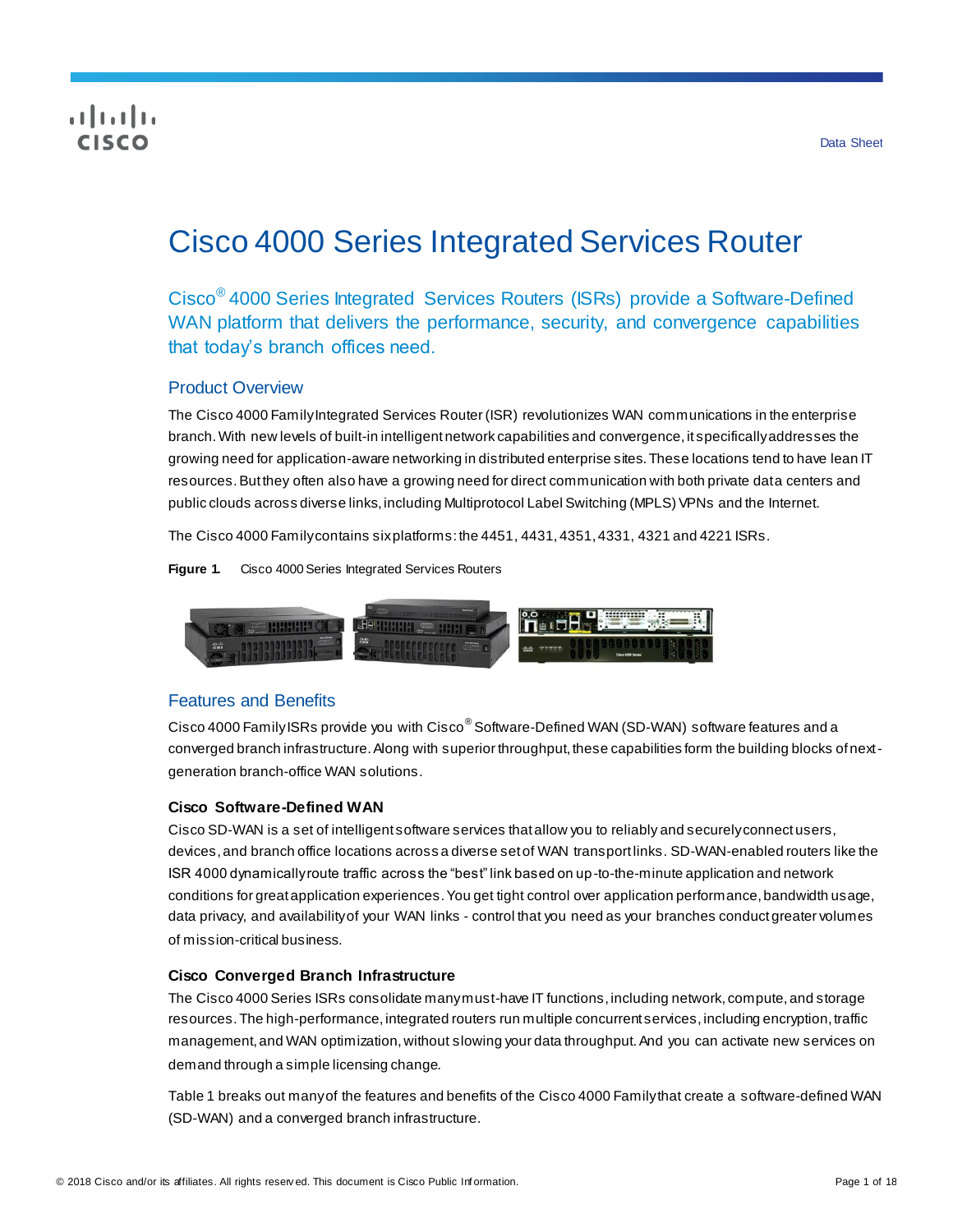| Performance<br>• Concurrent software services at speeds up to 2 Gbps. Backplane architecture supports high-<br>bandwidth module-to-module communication at speeds up to 10 Gbps.<br>• Throughput<br>• A distributed multicore architecture with the industry's first internal services plane.<br>• Service reliability<br>• Remote installation of application-aware services, which run identically to their counterparts<br>in dedicated appliances.<br>Lower WAN expenditures<br>• Embedded Cisco SD-WAN solution for creating lower-cost, business-class Internet<br>connections.<br>• Router capacity can be increased with a remote performance-on-demand license upgrade<br>Pay-as-you-grow<br>(no hardware upgrade) for exceptional savings.<br>• Performance upgrade model<br>• Investment protection<br>• CapEx budget management<br>• ISR-AX "Application Experience" software bundle with adv anced routing and network<br>Superior and secure user application<br>monitoring services.<br>experiences<br>• Dynamic Multipoint VPN (DMVPN), zone-based firewalls, Intrusion Prevention (Snort &<br>Umbrella Branch) and Content Management using Cisco Cloud Web security & OpenDNS<br>protecting data, providing authentication credentials, and transmissions not backhauled<br>through the data center.<br>• Secure boot feature performs hardware-based authentication of the bootloader software to<br>prevent malicious or unintended software from booting on the system.<br>• Code signing verifies digital signatures of executables prior to loading to prevent execution<br>of altered or corrupted code.<br>• Hardware authentication protects against hardware counterfeiting by using an on-board<br>tamper-proof silicon, including field replaceable modules. If authentication fails, the module<br>is not allowed to boot.<br>IT consolidation, space savings, and<br>• Single converged branch platform integrates routing, switching, virtual server, storage,<br>improved total cost of ownership (TCO)<br>security, unified communications, WAN optimization, and performance management tools.<br>• ISR 4400 Series models (4451 and 4431 ISRs) support dual integrated power supplies<br><b>Business continuity and increased</b><br>resiliency<br>for backup. The entire ISR 4000 Family supports optional power supply capable of<br>delivering additional PoE power to endpoints.<br>• Modular network interfaces with diverse connection options for load-balancing and network<br>resiliency.<br>• Modular interfaces with online removal and insertion (OIR) for module upgrades without | <b>Business Requirement(s)</b> | <b>Feature/Solution</b>                                                                  |
|------------------------------------------------------------------------------------------------------------------------------------------------------------------------------------------------------------------------------------------------------------------------------------------------------------------------------------------------------------------------------------------------------------------------------------------------------------------------------------------------------------------------------------------------------------------------------------------------------------------------------------------------------------------------------------------------------------------------------------------------------------------------------------------------------------------------------------------------------------------------------------------------------------------------------------------------------------------------------------------------------------------------------------------------------------------------------------------------------------------------------------------------------------------------------------------------------------------------------------------------------------------------------------------------------------------------------------------------------------------------------------------------------------------------------------------------------------------------------------------------------------------------------------------------------------------------------------------------------------------------------------------------------------------------------------------------------------------------------------------------------------------------------------------------------------------------------------------------------------------------------------------------------------------------------------------------------------------------------------------------------------------------------------------------------------------------------------------------------------------------------------------------------------------------------------------------------------------------------------------------------------------------------------------------------------------------------------------------------------------------------------------------------------------------------------------------------------------------------------------------------------------------------------------------------------------------------------------------------------------------------------|--------------------------------|------------------------------------------------------------------------------------------|
|                                                                                                                                                                                                                                                                                                                                                                                                                                                                                                                                                                                                                                                                                                                                                                                                                                                                                                                                                                                                                                                                                                                                                                                                                                                                                                                                                                                                                                                                                                                                                                                                                                                                                                                                                                                                                                                                                                                                                                                                                                                                                                                                                                                                                                                                                                                                                                                                                                                                                                                                                                                                                                    |                                |                                                                                          |
|                                                                                                                                                                                                                                                                                                                                                                                                                                                                                                                                                                                                                                                                                                                                                                                                                                                                                                                                                                                                                                                                                                                                                                                                                                                                                                                                                                                                                                                                                                                                                                                                                                                                                                                                                                                                                                                                                                                                                                                                                                                                                                                                                                                                                                                                                                                                                                                                                                                                                                                                                                                                                                    |                                |                                                                                          |
|                                                                                                                                                                                                                                                                                                                                                                                                                                                                                                                                                                                                                                                                                                                                                                                                                                                                                                                                                                                                                                                                                                                                                                                                                                                                                                                                                                                                                                                                                                                                                                                                                                                                                                                                                                                                                                                                                                                                                                                                                                                                                                                                                                                                                                                                                                                                                                                                                                                                                                                                                                                                                                    |                                |                                                                                          |
|                                                                                                                                                                                                                                                                                                                                                                                                                                                                                                                                                                                                                                                                                                                                                                                                                                                                                                                                                                                                                                                                                                                                                                                                                                                                                                                                                                                                                                                                                                                                                                                                                                                                                                                                                                                                                                                                                                                                                                                                                                                                                                                                                                                                                                                                                                                                                                                                                                                                                                                                                                                                                                    |                                |                                                                                          |
|                                                                                                                                                                                                                                                                                                                                                                                                                                                                                                                                                                                                                                                                                                                                                                                                                                                                                                                                                                                                                                                                                                                                                                                                                                                                                                                                                                                                                                                                                                                                                                                                                                                                                                                                                                                                                                                                                                                                                                                                                                                                                                                                                                                                                                                                                                                                                                                                                                                                                                                                                                                                                                    |                                |                                                                                          |
|                                                                                                                                                                                                                                                                                                                                                                                                                                                                                                                                                                                                                                                                                                                                                                                                                                                                                                                                                                                                                                                                                                                                                                                                                                                                                                                                                                                                                                                                                                                                                                                                                                                                                                                                                                                                                                                                                                                                                                                                                                                                                                                                                                                                                                                                                                                                                                                                                                                                                                                                                                                                                                    |                                |                                                                                          |
|                                                                                                                                                                                                                                                                                                                                                                                                                                                                                                                                                                                                                                                                                                                                                                                                                                                                                                                                                                                                                                                                                                                                                                                                                                                                                                                                                                                                                                                                                                                                                                                                                                                                                                                                                                                                                                                                                                                                                                                                                                                                                                                                                                                                                                                                                                                                                                                                                                                                                                                                                                                                                                    |                                |                                                                                          |
|                                                                                                                                                                                                                                                                                                                                                                                                                                                                                                                                                                                                                                                                                                                                                                                                                                                                                                                                                                                                                                                                                                                                                                                                                                                                                                                                                                                                                                                                                                                                                                                                                                                                                                                                                                                                                                                                                                                                                                                                                                                                                                                                                                                                                                                                                                                                                                                                                                                                                                                                                                                                                                    |                                |                                                                                          |
|                                                                                                                                                                                                                                                                                                                                                                                                                                                                                                                                                                                                                                                                                                                                                                                                                                                                                                                                                                                                                                                                                                                                                                                                                                                                                                                                                                                                                                                                                                                                                                                                                                                                                                                                                                                                                                                                                                                                                                                                                                                                                                                                                                                                                                                                                                                                                                                                                                                                                                                                                                                                                                    |                                |                                                                                          |
|                                                                                                                                                                                                                                                                                                                                                                                                                                                                                                                                                                                                                                                                                                                                                                                                                                                                                                                                                                                                                                                                                                                                                                                                                                                                                                                                                                                                                                                                                                                                                                                                                                                                                                                                                                                                                                                                                                                                                                                                                                                                                                                                                                                                                                                                                                                                                                                                                                                                                                                                                                                                                                    |                                |                                                                                          |
|                                                                                                                                                                                                                                                                                                                                                                                                                                                                                                                                                                                                                                                                                                                                                                                                                                                                                                                                                                                                                                                                                                                                                                                                                                                                                                                                                                                                                                                                                                                                                                                                                                                                                                                                                                                                                                                                                                                                                                                                                                                                                                                                                                                                                                                                                                                                                                                                                                                                                                                                                                                                                                    |                                |                                                                                          |
|                                                                                                                                                                                                                                                                                                                                                                                                                                                                                                                                                                                                                                                                                                                                                                                                                                                                                                                                                                                                                                                                                                                                                                                                                                                                                                                                                                                                                                                                                                                                                                                                                                                                                                                                                                                                                                                                                                                                                                                                                                                                                                                                                                                                                                                                                                                                                                                                                                                                                                                                                                                                                                    |                                |                                                                                          |
|                                                                                                                                                                                                                                                                                                                                                                                                                                                                                                                                                                                                                                                                                                                                                                                                                                                                                                                                                                                                                                                                                                                                                                                                                                                                                                                                                                                                                                                                                                                                                                                                                                                                                                                                                                                                                                                                                                                                                                                                                                                                                                                                                                                                                                                                                                                                                                                                                                                                                                                                                                                                                                    |                                |                                                                                          |
|                                                                                                                                                                                                                                                                                                                                                                                                                                                                                                                                                                                                                                                                                                                                                                                                                                                                                                                                                                                                                                                                                                                                                                                                                                                                                                                                                                                                                                                                                                                                                                                                                                                                                                                                                                                                                                                                                                                                                                                                                                                                                                                                                                                                                                                                                                                                                                                                                                                                                                                                                                                                                                    |                                |                                                                                          |
|                                                                                                                                                                                                                                                                                                                                                                                                                                                                                                                                                                                                                                                                                                                                                                                                                                                                                                                                                                                                                                                                                                                                                                                                                                                                                                                                                                                                                                                                                                                                                                                                                                                                                                                                                                                                                                                                                                                                                                                                                                                                                                                                                                                                                                                                                                                                                                                                                                                                                                                                                                                                                                    |                                | network disruption.                                                                      |
| • Cisco Unified Survivable Remote Site Telephony (SRST), which serves as a resiliency                                                                                                                                                                                                                                                                                                                                                                                                                                                                                                                                                                                                                                                                                                                                                                                                                                                                                                                                                                                                                                                                                                                                                                                                                                                                                                                                                                                                                                                                                                                                                                                                                                                                                                                                                                                                                                                                                                                                                                                                                                                                                                                                                                                                                                                                                                                                                                                                                                                                                                                                              |                                | complement to Cisco Hosted Collaboration Solution (HCS), a Cisco cloud-based UC service. |
| • Support for multiple, diverse access links: T1/E1, T3/E3, Serial, xDSL, Gigabit and Ten-<br>Gigabit Ethernet.                                                                                                                                                                                                                                                                                                                                                                                                                                                                                                                                                                                                                                                                                                                                                                                                                                                                                                                                                                                                                                                                                                                                                                                                                                                                                                                                                                                                                                                                                                                                                                                                                                                                                                                                                                                                                                                                                                                                                                                                                                                                                                                                                                                                                                                                                                                                                                                                                                                                                                                    |                                |                                                                                          |
| Lower telephony costs with VoIP and rich<br>• High-perf ormance analog/digital gateway, allowing VoIP over less expensive Session<br>media experiences<br>Initiation Protocol (SIP) trunks.                                                                                                                                                                                                                                                                                                                                                                                                                                                                                                                                                                                                                                                                                                                                                                                                                                                                                                                                                                                                                                                                                                                                                                                                                                                                                                                                                                                                                                                                                                                                                                                                                                                                                                                                                                                                                                                                                                                                                                                                                                                                                                                                                                                                                                                                                                                                                                                                                                        |                                |                                                                                          |
| • Integrated IP PBX (Cisco Unified Communications Express) and Session Border Controller<br>(Cisco Unified Border Element, or CUBE).                                                                                                                                                                                                                                                                                                                                                                                                                                                                                                                                                                                                                                                                                                                                                                                                                                                                                                                                                                                                                                                                                                                                                                                                                                                                                                                                                                                                                                                                                                                                                                                                                                                                                                                                                                                                                                                                                                                                                                                                                                                                                                                                                                                                                                                                                                                                                                                                                                                                                               |                                |                                                                                          |
| • Single, universal software image for all features and performance-on-demand licensing<br>Easier manageability and support<br>flexibility.                                                                                                                                                                                                                                                                                                                                                                                                                                                                                                                                                                                                                                                                                                                                                                                                                                                                                                                                                                                                                                                                                                                                                                                                                                                                                                                                                                                                                                                                                                                                                                                                                                                                                                                                                                                                                                                                                                                                                                                                                                                                                                                                                                                                                                                                                                                                                                                                                                                                                        |                                |                                                                                          |
| • No additional services and support needed for compute and storage.                                                                                                                                                                                                                                                                                                                                                                                                                                                                                                                                                                                                                                                                                                                                                                                                                                                                                                                                                                                                                                                                                                                                                                                                                                                                                                                                                                                                                                                                                                                                                                                                                                                                                                                                                                                                                                                                                                                                                                                                                                                                                                                                                                                                                                                                                                                                                                                                                                                                                                                                                               |                                |                                                                                          |
| • Supported by Cisco and third-party management tools, with programmability and<br>automation.                                                                                                                                                                                                                                                                                                                                                                                                                                                                                                                                                                                                                                                                                                                                                                                                                                                                                                                                                                                                                                                                                                                                                                                                                                                                                                                                                                                                                                                                                                                                                                                                                                                                                                                                                                                                                                                                                                                                                                                                                                                                                                                                                                                                                                                                                                                                                                                                                                                                                                                                     |                                |                                                                                          |

#### **Table 1.** Cisco 4000 Family ISR General Feature Highlights

## Platform Architecture

Table 2 lists the primary hardware architectural features and benefits of the Cisco 4000 Family. The routers run modular Cisco IOS XE Software, widely deployed in the world's most demanding networks. The software's comprehensive portfolio of services spans multiple technology areas, including security, WAN optimization, app and network quality of service (QoS), and embedded management.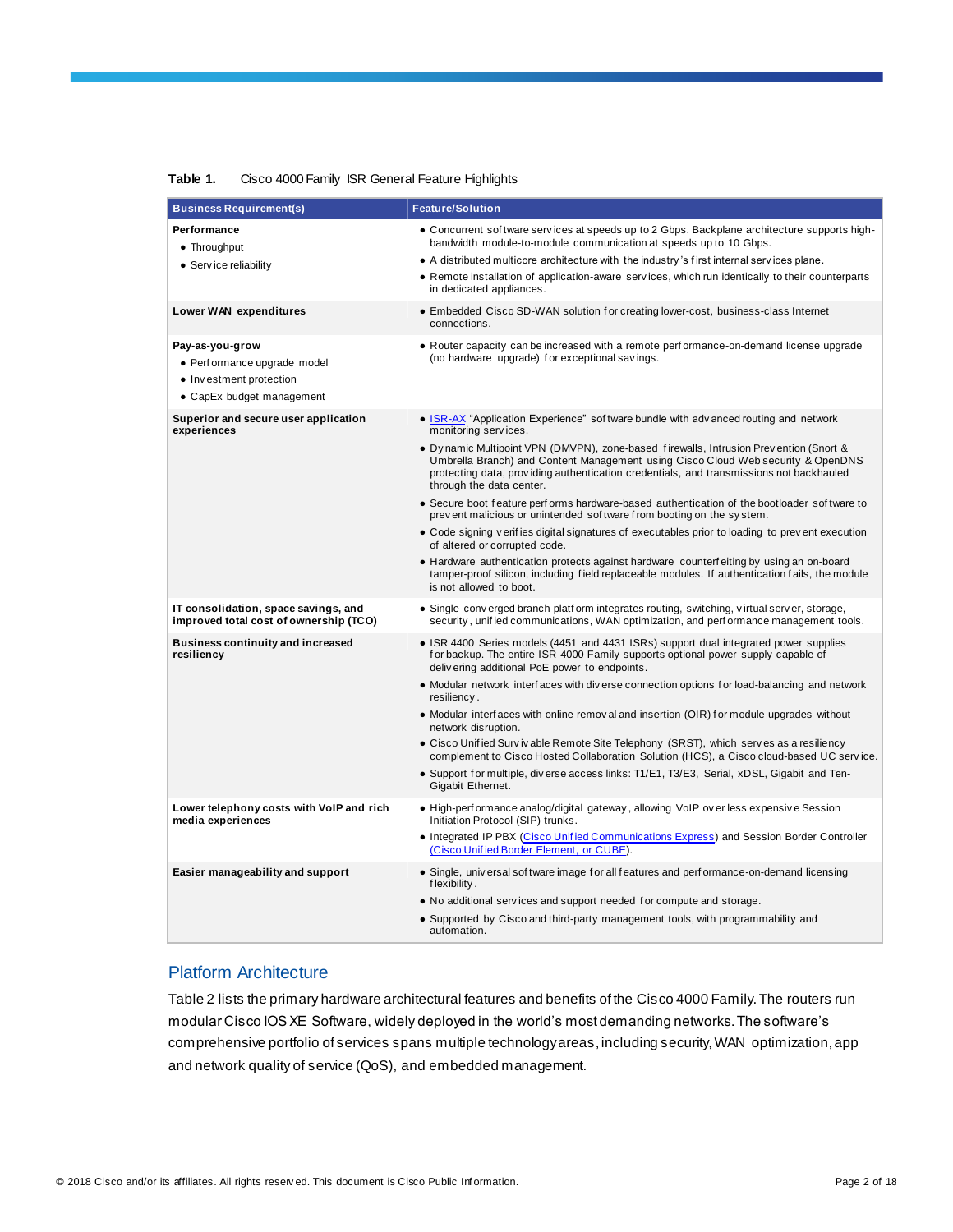#### **Table 2.** Architectural Highlights

<span id="page-2-0"></span>

| <b>Architectural Features</b>                                      | <b>Benefits/Description</b>                                                                                                                                                                                                                                                                                                                                                                                                                                                                                                                                                                                                               |
|--------------------------------------------------------------------|-------------------------------------------------------------------------------------------------------------------------------------------------------------------------------------------------------------------------------------------------------------------------------------------------------------------------------------------------------------------------------------------------------------------------------------------------------------------------------------------------------------------------------------------------------------------------------------------------------------------------------------------|
| <b>Multicore processors</b>                                        | • High-performance multicore processors support high-speed WAN connections. The data plane uses an<br>emulated Flow Processor (FP) that delivers application-specific integrated circuit (ASIC)-like performance<br>that does not degrade as services are added.                                                                                                                                                                                                                                                                                                                                                                          |
| <b>Embedded IP Security (IPsec)</b><br>VPN hardware acceleration   | • Increases scalability. When combined with an optional Cisco IOS XE Software Security license, enables<br>WAN link security and VPN services.                                                                                                                                                                                                                                                                                                                                                                                                                                                                                            |
| <b>Integrated Gigabit Ethernet</b><br>ports                        | . The Cisco 4000 Family provides up to four built-in 10/100/1000 Ethernet ports for WAN or LAN.<br>• Based on the platform, some of the 10/100/1000 Ethernet ports can support Small Form-Factor<br>Pluggable (SFP)-based connectivity in addition to RJ-45 connections, enabling fiber or copper<br>connectivity.<br>• Optionally, depending on the platform, up to 30W PoE+ can be enabled on two of the built-in front panel<br>Gigabit Ethernet interfaces to provide power to external devices such as fourth-generation (4G) LTE<br>routers.<br>• An additional dedicated Gigabit Ethernet port is provided for device management". |
| <b>USB-based console access</b>                                    | • A mini type-B USB console port <sup>1</sup> supports management connectivity when traditional serial ports are not<br>av ailable.<br>• Traditional console and auxiliary ports are also available <sup>2</sup> .                                                                                                                                                                                                                                                                                                                                                                                                                        |
| Optional integrated power<br>supply for distribution of PoE        | • An optional upgrade to the internal power supply provides inline power (802.3af-compliant PoE or<br>802.3at-compliant PoE+) to optional integrated switch modules.<br>• Redundant PoE conversion modules provide an additional layer of fault tolerance.                                                                                                                                                                                                                                                                                                                                                                                |
| Optional integrated redundant<br>power supply (RPS)                | • For the ISR 4400 Series, power redundancy is available by installing an optional integrated RPS for<br>decreasing network downtime and protecting the network from power failures.<br>. Optional PoE boost mode increases total PoE capacity to up to 1000W.                                                                                                                                                                                                                                                                                                                                                                            |
| <b>Cisco Enhanced Services</b><br>Module (SM-X)                    | • Each service-module slot of fers high data-throughput capability of up to 10 Gbps toward the system and<br>up to 1 Gbps to other module slots.<br>• Support for both single- and double-wide service modules provides flexibility in deploy ment options.<br>• An SM-X slot can be converted into a Network Interface Module (NIM) slot using an optional carrier card.<br>• Service modules support online insertion and removal (OIR), avoiding network disruption when installing<br>new or replacement modules'.                                                                                                                    |
| <b>Cisco Network Interface</b><br>Modules (NIMs) <sup>3</sup>      | . Up to three integrated NIM slots on the Cisco 4000 Family allow for flexible configurations.<br>• Each NIM slot offers options of up to two 2Gbps connections. One towards the route processor and one<br>for direct module to module communication. The ISR 4221 has only one 1Gbps connection to the Route<br>Processor.<br>• NIMs support OIR.<br>• Special NIMs add support solid-state drives (SSDs) and hard disk drives $(HDDs)^T$ .                                                                                                                                                                                             |
| <b>Cisco Integrated Services Card</b><br>(ISC) slot on motherboard | • Integrated Services Card natively supports the new Cisco High-Density Packet Voice Digital Signal<br>Processor Modules (PVDM4s), providing greater-density rich-media voice.<br>• Each Integrated Services Card slot connects to the system architecture through an up-to 2-Gbps link.<br>• Future modules can be hosted on the Integrated Services Card slot, improving system functions.                                                                                                                                                                                                                                              |
| <b>Flash memory support</b>                                        | • A single flash memory slot is available to support high-speed storage densities, upgradable to up to<br>32 GB. The ISR4221 ships with a fixed 8GB Flash.<br>• Two USB type A 2.0 ports provide capabilities for convenient storage.                                                                                                                                                                                                                                                                                                                                                                                                     |
| <b>DRAM</b>                                                        | • For the ISR 4400 Series, the default control-plane memory is 4 GB, upgradable to 16 GB to provide<br>additional scalability for control-plane features. The default data-plane memory is 2 GB.<br>• For the ISR 4300 Series, the default memory is 4 GB, upgradable to 16 GB (only 8GB for 4321) to<br>provide additional scalability.<br>• The ISR 4200 Series comes with 4GB Fixed DRAM.                                                                                                                                                                                                                                              |

<sup>&</sup>lt;sup>1</sup> Not supported on ISR4221<br><sup>2</sup> ISR4221 supports shared Console & Auxiliary ports<br><sup>3</sup> Unified Communications (UC) and UC based NIM's are not supported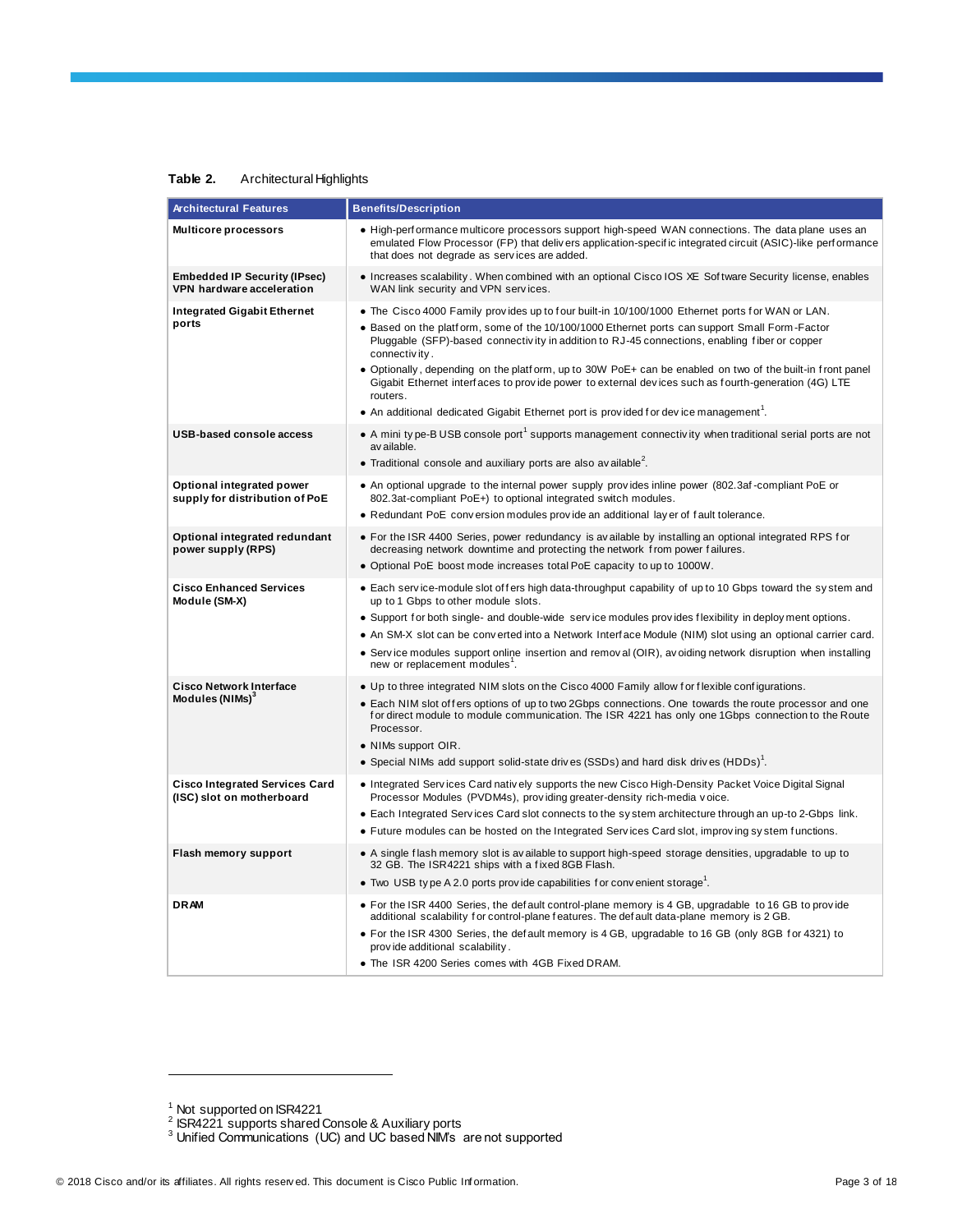## Managing your Cisco ISR 4000 Family ISRs

The Cisco network management applications listed at the top of Table 3 are standalone products that can be purchased or downloaded to manage your Cisco network devices. The applications are built specifically for the different operational phases; select those that best fit your needs. Those management capabilities listed under the "Cisco IOS Software XE Embedded Management" heading are directly integrated into the routers' software operating system.

#### **Table 3.** Netw ork Management Solutions

| <b>Operational Phase</b>                                                                         | Application                                                                                                                                                             | <b>Description</b>                                                                                                                                                                                                                                     |  |  |
|--------------------------------------------------------------------------------------------------|-------------------------------------------------------------------------------------------------------------------------------------------------------------------------|--------------------------------------------------------------------------------------------------------------------------------------------------------------------------------------------------------------------------------------------------------|--|--|
| Device staging and configuration                                                                 | WebUI                                                                                                                                                                   | • A GUI-based device-management tool for Cisco IOS and Cisco IOS XE<br>Sof tware-based access routers. This tool simplifies routing, firewall, VPN,<br>unified communications, and WAN and LAN configuration through easy-to-use<br>wizards.           |  |  |
| Network-wide deployment,<br>configuration, monitoring, and<br>troubleshooting                    | Cisco Prime<br>Infrastructure                                                                                                                                           | • Offers comprehensive lifecycle management of wired and wireless access,<br>campus, and branch-office networks, rich visibility into end-user connectivity,<br>and application performance assurance.                                                 |  |  |
|                                                                                                  |                                                                                                                                                                         | • Provides wired lifecy cle functions such as inventory, configuration, and image<br>management; automated deploy ment; compliance reporting; integrated best<br>practices; and reporting.                                                             |  |  |
| Staging, deployment, and changes<br>to configuration and image files                             | Cisco<br>Configuration<br>Engine                                                                                                                                        | • A secure network management product that provides zero-touch image and<br>configuration distribution through centralized, template-based management.                                                                                                 |  |  |
| Context-aware security configuration<br>and monitoring                                           | Cisco Prime<br><b>Security Manager</b>                                                                                                                                  | • Management tool for configuring and managing context-aware security. The<br>application supports both single- and multi-device manager form factors.<br>• Provides the ability to write and enforce the granular context-aware security<br>policies. |  |  |
| <b>Cisco Wide Area Application Service</b><br>(WAAS) management                                  | Cisco WAAS<br>Central Manager                                                                                                                                           | • The management tool for the WAAS <sup>1,4</sup> (WAN optimization and application<br>acceleration) integrated service. It provides a centralized mechanism for<br>configuring WAAS features, reporting, and monitoring.                              |  |  |
| Cisco IOS XE Software Embedded Management Capabilities                                           |                                                                                                                                                                         |                                                                                                                                                                                                                                                        |  |  |
| <b>Feature</b>                                                                                   | <b>Description</b>                                                                                                                                                      |                                                                                                                                                                                                                                                        |  |  |
| <b>Cisco IOS Embedded Event Manager</b>                                                          | • A distributed and customized approach to event detection and recovery.                                                                                                |                                                                                                                                                                                                                                                        |  |  |
| (EEM)                                                                                            | • Offers the ability to monitor events and take informational, corrective, or any desired EEM action<br>when the monitored events occur or when a threshold is reached. |                                                                                                                                                                                                                                                        |  |  |
| Cisco IOS XE IP Service-Level<br>Agreements (IP SLAs)                                            | • Helps assure the performance of new business-critical IP applications as well as IP services that<br>use data and voice in an IP network.                             |                                                                                                                                                                                                                                                        |  |  |
| <b>SNMP, Remote Monitoring (RMON),</b><br>syslog, NetFlow, IP Flow Information<br>Export (IPFix) | • Network monitoring and accounting tools.                                                                                                                              |                                                                                                                                                                                                                                                        |  |  |

 $4$  It is suggested to use AppNav w ith an External WAAS device for the ISR4221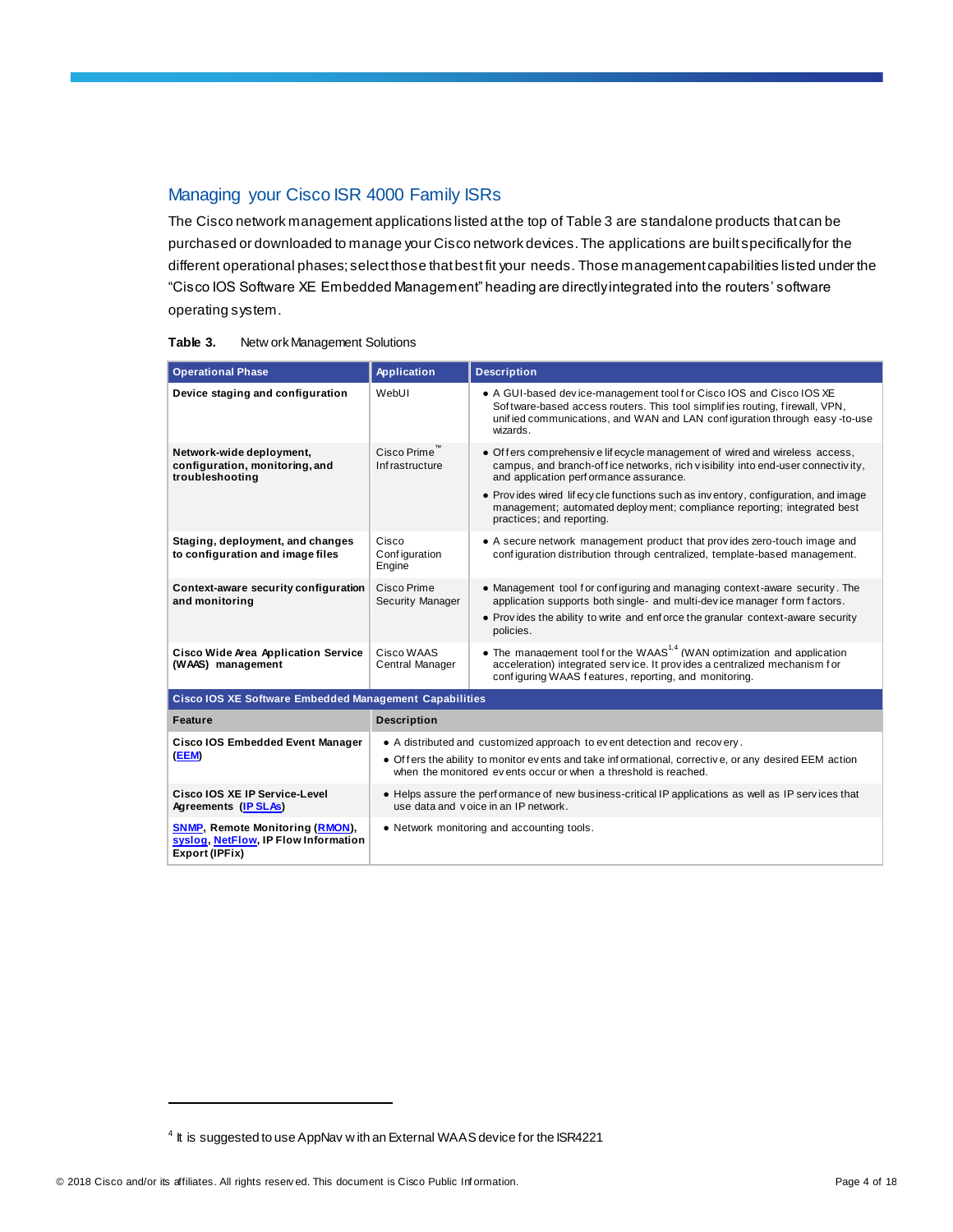## Product Specifications

Table 4 lists the general product specifications for the Cisco 4000 Family routers.

| Table 4. | Specifications of Cisco 4000 Family Integrated Services Routers |  |
|----------|-----------------------------------------------------------------|--|
|----------|-----------------------------------------------------------------|--|

| <b>Technical</b><br><b>Specifications</b>                                                                                                       | <b>Cisco 4451</b>                                         | <b>Cisco 4431</b>     | <b>Cisco 4351</b>                                      | <b>Cisco 4331</b>       | <b>Cisco 4321</b>       | <b>Cisco 4221</b>           |
|-------------------------------------------------------------------------------------------------------------------------------------------------|-----------------------------------------------------------|-----------------------|--------------------------------------------------------|-------------------------|-------------------------|-----------------------------|
| Aggregate<br>Throughput                                                                                                                         | 1 Gbps to<br>2 Gbps                                       | 500 Mbps to<br>1 Gbps | 200 Mbps to<br>400 Mbps                                | 100 Mbps to<br>300 Mbps | 50 Mbps to<br>100 Mbps  | 35Mbps to 75<br><b>Mbps</b> |
| <b>Total onboard WAN</b><br>or LAN 10/100/1000<br>ports                                                                                         | 4                                                         | $\sqrt{4}$            | 3                                                      | 3                       | $\overline{\mathbf{c}}$ | $\overline{2}$              |
| RJ-45-based ports                                                                                                                               | 4                                                         | $\overline{4}$        | 3                                                      | $\overline{2}$          | $\overline{2}$          | $\overline{2}$              |
| <b>SFP-based ports</b>                                                                                                                          | 4                                                         | $\overline{4}$        | 3                                                      | $\overline{2}$          | $\mathbf{1}$            | 1                           |
| <b>Enhanced service-</b><br>module slots                                                                                                        | $\overline{c}$                                            | $\mathsf 0$           | $\overline{2}$                                         | $\mathbf{1}$            | $\pmb{0}$               | 0                           |
| <b>Doublewide</b><br>service-module<br>slots                                                                                                    | 1 (assumes no<br>singlewide SM-X<br>modules<br>installed) | $\mathbf 0$           | 1 (assumes no<br>singlewide SM-X<br>modules installed) | $\mathbf 0$             | $\pmb{0}$               | 0                           |
| <b>NIM slots</b>                                                                                                                                | 3                                                         | 3                     | 3                                                      | $\overline{2}$          | $\boldsymbol{2}$        | $\overline{\mathbf{c}}$     |
| OIR (all I/O<br>modules)                                                                                                                        | Yes                                                       | Yes                   | Yes                                                    | Yes                     | Yes                     | No                          |
| Onboard ISC slot                                                                                                                                | $\mathbf{1}$                                              | $\mathbf{1}$          | 1                                                      | 1                       | $\mathbf{1}$            | No                          |
| <b>Default memory</b><br>double-data-rate 3<br>(DDR3) error-<br>correction-code<br>(ECC) DRAM<br>(Combined<br>control/services/da<br>ta planes) | NA                                                        | <b>NA</b>             | 4 GB                                                   | 4 GB                    | 4 GB                    | 4GB                         |
| Maximum memory<br><b>DDR3 ECC DRAM</b><br>(Combined<br>control/services/da<br>ta planes)                                                        | <b>NA</b>                                                 | <b>NA</b>             | 16 GB                                                  | 16 GB                   | 8 GB                    | 4GB                         |
| Default memory<br><b>DDR3 ECC DRAM</b><br>(data plane)                                                                                          | 2 GB                                                      | 2 GB                  | <b>NA</b>                                              | <b>NA</b>               | <b>NA</b>               | <b>NA</b>                   |
| Maximum memory<br><b>DDR3 ECC DRAM</b><br>(data plane)                                                                                          | 2 GB                                                      | 2 GB                  | <b>NA</b>                                              | NA                      | <b>NA</b>               | <b>NA</b>                   |
| Default memory<br><b>DDR3 ECC DRAM</b><br>(control/services<br>plane)                                                                           | 4 GB                                                      | 4 GB                  | <b>NA</b>                                              | <b>NA</b>               | <b>NA</b>               | <b>NA</b>                   |
| Maximum memory<br><b>DDR3 ECC DRAM</b><br>(control/services<br>plane)                                                                           | 16 GB                                                     | 16 GB                 | <b>NA</b>                                              | ΝA                      | <b>NA</b>               | <b>NA</b>                   |
| Default flash<br>memory                                                                                                                         | 8 GB                                                      | 8 GB                  | 4 GB                                                   | 4 GB                    | 4 GB                    | 8GB                         |
| Maximum flash<br>memory                                                                                                                         | 32 GB                                                     | 32 GB                 | 16 GB                                                  | 16 GB                   | 8 GB                    | 8GB                         |
| External USB 2.0<br>slots (type A)                                                                                                              | $\overline{c}$                                            | $\sqrt{2}$            | $\overline{c}$                                         | $\mathbf{1}$            | $\mathbf{1}$            | 1                           |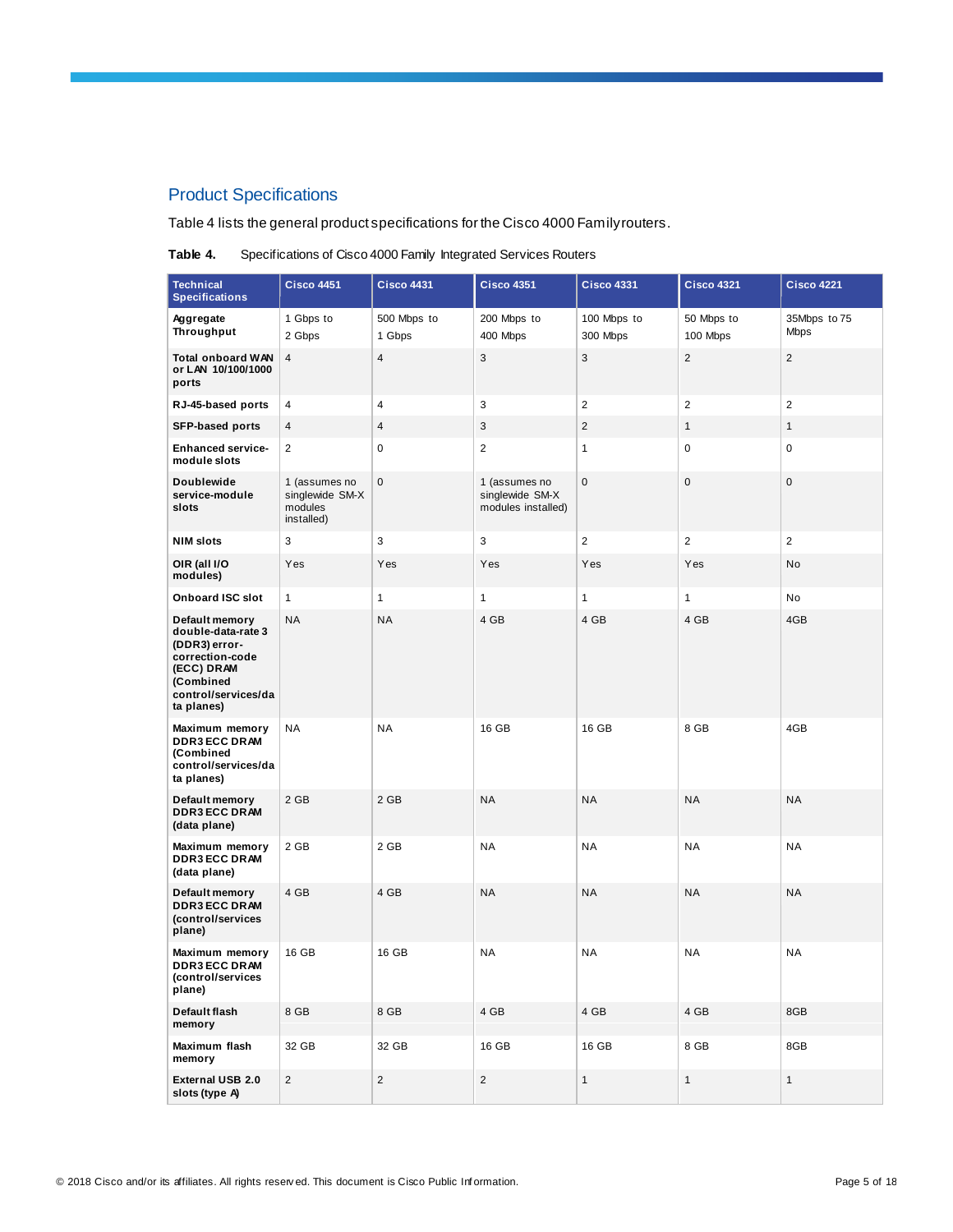| <b>Technical</b><br><b>Specifications</b>                                      | <b>Cisco 4451</b>                                                     | <b>Cisco 4431</b>                                                    | <b>Cisco 4351</b>                                    | <b>Cisco 4331</b>                                   | <b>Cisco 4321</b>                                   | <b>Cisco 4221</b>                                   |
|--------------------------------------------------------------------------------|-----------------------------------------------------------------------|----------------------------------------------------------------------|------------------------------------------------------|-----------------------------------------------------|-----------------------------------------------------|-----------------------------------------------------|
| USB console port -<br>type B mini (up to<br>115.2 kbps)                        | $\mathbf{1}$                                                          | $\mathbf{1}$                                                         | 1                                                    | $\mathbf{1}$                                        | 1                                                   | $\mathbf 0$                                         |
| Serial console port<br>- RJ45 (up to 115.2<br>kbps)                            | $\mathbf{1}$                                                          | $\mathbf{1}$                                                         | 1                                                    | $\mathbf{1}$                                        | $\mathbf{1}$                                        | 1 (combo<br>CON/AUX port)                           |
| Serial auxiliary port   1<br>- RJ45<br>(up to 115.2 kbps)                      |                                                                       | 1                                                                    | 1                                                    | $\mathbf{1}$                                        | 1                                                   | 1 (combo<br>CON/AUX port)                           |
| Power-supply<br>options                                                        | Internal: AC, DC<br>and PoE                                           | Internal: AC, DC,<br>and PoE                                         | Internal: AC, DC<br>and PoE                          | Internal: AC, DC<br>and PoE                         | External: AC and<br>PoE                             | External AC only                                    |
| <b>Redundant power</b><br>supply                                               | Internal: AC, DC<br>(roadmap) and<br>PoE                              | Internal: AC, DC,<br>and PoE                                         | N/A                                                  | N/A                                                 | N/A                                                 | <b>NA</b>                                           |
| <b>Power Specifications</b>                                                    |                                                                       |                                                                      |                                                      |                                                     |                                                     |                                                     |
| AC input voltage                                                               | 100 to 240 VAC<br>autoranging                                         | 100 to 240 VAC<br>autoranging                                        | 100 to 240 VAC<br>autoranging                        | 100 to 240 VAC<br>autoranging                       | 100 to 240 VAC<br>autoranging                       | 100 to 240 VAC<br>autoranging                       |
| <b>DC Input Voltage</b>                                                        |                                                                       |                                                                      |                                                      |                                                     |                                                     |                                                     |
| <b>Input Voltage</b>                                                           | $48 - 60V$                                                            | $48 - 60V$                                                           | ΝA                                                   | $24 - 60V$                                          | <b>NA</b>                                           | <b>NA</b>                                           |
| <b>Input Current</b>                                                           | 12A Max                                                               | 12A Max                                                              | <b>NA</b>                                            | $14 - 5A$                                           | <b>NA</b>                                           | <b>NA</b>                                           |
| AC input frequency                                                             | 47 to 63 Hz                                                           | 47 to 63 Hz                                                          | 47 to 63 Hz                                          | 47 to 63 Hz                                         | 47 to 63 Hz                                         | 47 to 63 Hz                                         |
| AC input current<br>range, AC power<br>supply (maximum)                        | 7.1 to 3.0A                                                           | 3 to 1.3A                                                            | 7.1 to 3.0A                                          | 3 to 1.3A                                           | 1.5 to 0.6A                                         | 1.5 to 0.6A                                         |
| AC input surge<br>current                                                      | < 50 A                                                                | 60 A peak and<br>less than 5 Arms<br>per half cycle                  | 60 A peak and<br>less than 12 Arms<br>per half cycle | 60 A peak and<br>less than 5 Arms<br>per half cycle | 90 A peak and<br>less than 3 Arms<br>per half cycle | 90 A peak and<br>less than 3 Arms<br>per half cycle |
| Typical power (no<br>modules) (watts)                                          | 158                                                                   | 65                                                                   | 48                                                   | 42                                                  | 36                                                  | 24                                                  |
| Maximum power<br>with AC power<br>supply (watts)                               | 450 (no PoE)                                                          | 250 (no PoE)                                                         | 430                                                  | 250                                                 | 125                                                 | 90                                                  |
| Maximum power<br>with DC power<br>supply (watts)                               | 437 (no PoE)                                                          | 437 (no PoE)                                                         | 437 (no PoE)                                         | 250 (no PoE)                                        |                                                     |                                                     |
| Maximum power<br>with PoE power<br>supply (platform<br>only) (watts)           | 1000 with PoE<br>redundant<br>1450 with PoE<br>boost no<br>redundancy | 500 with PoE<br>redundant<br>1000 with PoE<br>boost no<br>redundancy | 990                                                  | 530                                                 | 260                                                 | NA (No PoE<br>Support)                              |
| Maximum endpoint<br>PoE power<br>available from PoE<br>power supply<br>(watts) | 500 W with<br>optional<br>redundancy                                  | 250 W with<br>optional<br>redundancy                                 | 500                                                  | 250                                                 | 120                                                 | NA (No PoE<br>Support)                              |
| Maximum endpoint<br>PoE power<br>capacity with PoE<br>boost (watts)            | 950 W no<br>redundancy                                                | 500 W no<br>redundancy                                               | N/A                                                  | N/A                                                 | N/A                                                 | NA (No PoE<br>Support)                              |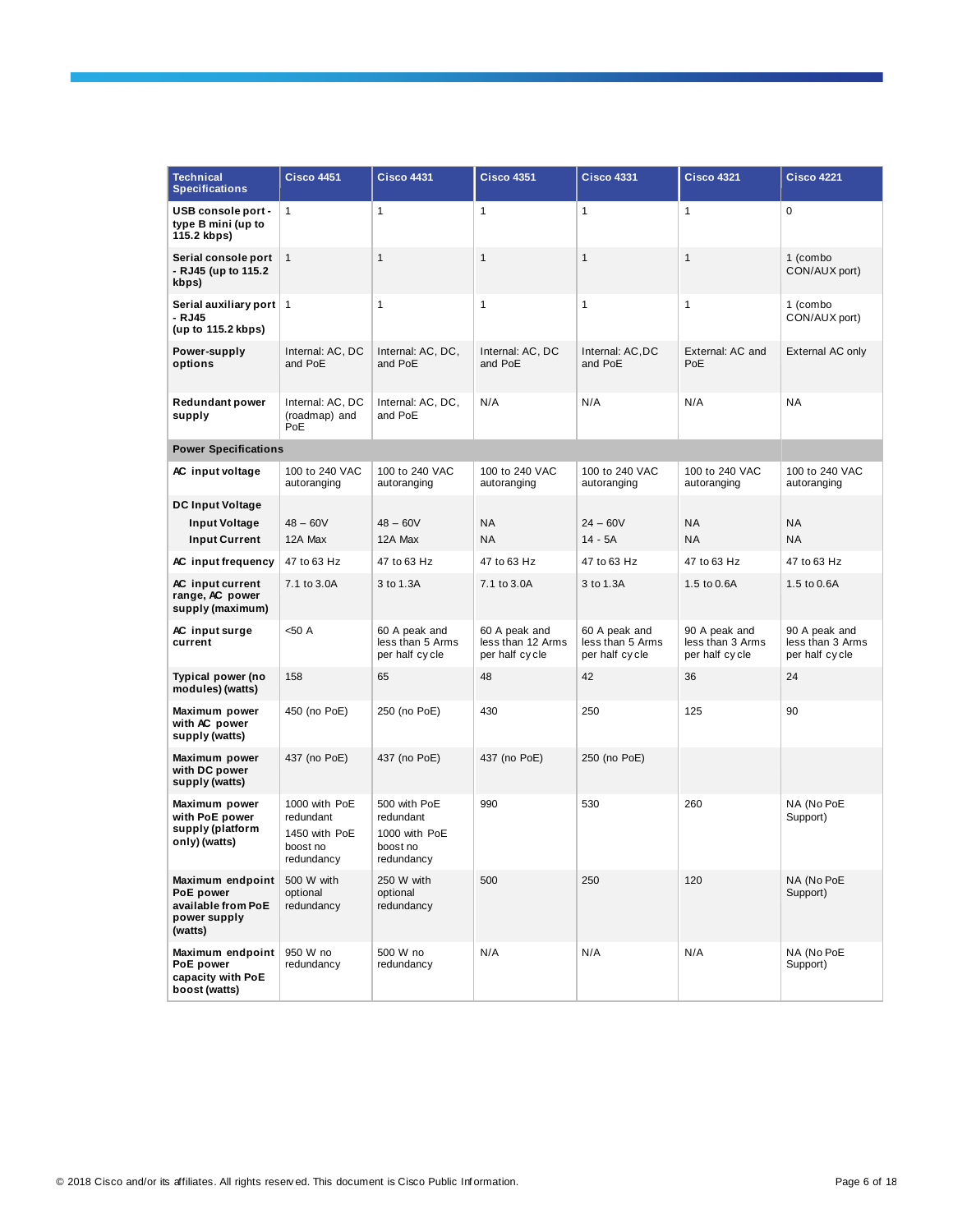| <b>Technical</b><br><b>Specifications</b>                                              | <b>Cisco 4451</b>                                                    | <b>Cisco 4431</b>                                                        | <b>Cisco 4351</b>                                        | <b>Cisco 4331</b>                                             | <b>Cisco 4321</b>                                                                  | <b>Cisco 4221</b>                                                                                               |
|----------------------------------------------------------------------------------------|----------------------------------------------------------------------|--------------------------------------------------------------------------|----------------------------------------------------------|---------------------------------------------------------------|------------------------------------------------------------------------------------|-----------------------------------------------------------------------------------------------------------------|
| <b>Sizes and Weights</b>                                                               |                                                                      |                                                                          |                                                          |                                                               |                                                                                    |                                                                                                                 |
| <b>Dimensions</b><br>(H x W x D)                                                       | $3.5 \times 17.25 \times$<br>18.5 in                                 | 1.73 x 17.25 x<br>19.97 in                                               | 3.5 x 17.25 x 18.5<br>in.                                | 1.75 x 17.25 x<br>17.25 in                                    | 1.75 x 14.55 x<br>11.60 in                                                         | 1.72 x 12.7 x 10"<br>(43.7 x 322.6 x                                                                            |
|                                                                                        | (88.9 x 438.15 x<br>469.9 mm)                                        | (43.9 x 438.15 x<br>507.2 mm)                                            | (88.9 x 438.15 x<br>469.9 mm)                            | (44.45 x 438.15 x<br>438.15 mm)                               | (44.55 x 369.57 x<br>294.64 mm)                                                    | 254 mm)                                                                                                         |
| <b>External Power</b><br><b>Supply Dimensions</b><br>$(H \times W \times D)$           | N/A                                                                  | N/A                                                                      | N/A                                                      | N/A                                                           | $2.95 \times 1.18 \times 6.10$<br>in<br>(75 x 30 x 155)<br>mm)                     | 37 x 73 x 152 mm<br>(Phihong mfg PN:<br>AA90U-120A-R)<br>36.5 x 67 x 155<br>mm (Delta mfg<br>PN: ADP90GR<br>BA) |
| Shipping Box<br><b>Dimensions</b><br>(H x W x D)                                       | 9.75 x 22.25 x<br>26 in<br>$(24.76 \times 56.51 \times$<br>66.04 mm) | 7.88 x 22.25 x<br>28.75 in<br>$(200.2 \times 565.1 \times$<br>730.25 mm) | 9.75 x 22.25 x<br>26 in<br>(24.76 x 56.51 x<br>66.04 mm) | 7.125 x 22.75 x<br>22.5 in<br>(180.98 x 577.85 x<br>571.5 mm) | $7.0 \times 21.5 \times$<br>16.125 in<br>$(177.8 \times 546.1 \times$<br>409.6 mm) | 4.13 x 18.25 x<br>12.94"<br>$(104.9 \times 463.6 \times$<br>328.7 mm)                                           |
| Rack height                                                                            | 2 rack units<br>(2RU)                                                | 1 rack units (1RU)                                                       | 2 rack units (2RU)                                       | 1 rack unit (1RU)                                             | 1 rack unit (1RU)                                                                  | 1 rack unit (1RU)                                                                                               |
| Rack-mount 19in.<br>(48.3 cm) EIA                                                      | Included                                                             | Included                                                                 | Included                                                 | Included                                                      | Included                                                                           | Optional                                                                                                        |
| Rack-mount 23in.<br>(58.4 cm) EIA                                                      | Optional                                                             | Optional                                                                 | Optional                                                 | Optional                                                      | N/A                                                                                | <b>NA</b>                                                                                                       |
| Wall-mount                                                                             | No                                                                   | Yes                                                                      | No                                                       | Yes                                                           | Mounting holes<br>under chassis                                                    | Yes                                                                                                             |
| Weight with 1, 450-<br><b>WAC</b> power supply<br>(no modules)                         | 28.8 lb (13.1 kg)                                                    | N/A                                                                      | 28.8 lb (13.1 kg)                                        | N/A                                                           | N/A                                                                                | <b>NA</b>                                                                                                       |
| Weight with 1<br>1,000-WAC power<br>supply+1 PoE<br>power module (no<br>other modules) | 30.6 lb (13.9 kg)                                                    | N/A                                                                      | 29.0 lb (13.2 kg)                                        | N/A                                                           | N/A                                                                                | <b>NA</b>                                                                                                       |
| Weight with AC PS<br>(no modules)                                                      | N/A                                                                  | 18.5 lb (8.4 kg)                                                         | N/A                                                      | 13.5 lb (6.2 kg)                                              | 7.7 lb $(3.5 \text{ kg}) +$<br>1.2 lb $(0.66$ kg)<br>external PS                   | 7.1 lb (3.22kg)                                                                                                 |
| Weight with DC PS<br>(no modules)                                                      | 28.8lb (13.1kg)                                                      | 28.8lb (13.1kg)                                                          | 28.8lb (13.1kg)                                          | 13.5 lb (6.2 kg)                                              |                                                                                    |                                                                                                                 |
| Weight with AC PS<br>with POE (no<br>modules)                                          | N/A                                                                  | 18.6 lb (8.4 kg)                                                         | N/A                                                      | 14.1 lb (6.4 kg)                                              | N/A                                                                                | <b>NA</b>                                                                                                       |
| <b>Typical weight</b><br>(fully loaded with<br>modules)                                | 42.7 lb (19.4 kg)                                                    | 22.4 lb (10.2 kg)                                                        | 37.7 lb (17.1 kg)                                        | 16.1 lb (7.3 kg)                                              | $9.14$ lb $(4.2$ kg) +<br>1.2 lb $(0.66$ kg)<br>external PS                        | 8.11 lb (3.68kg)                                                                                                |
| Packaging Weight                                                                       | 6.4 lb (2.9 kg)                                                      | 5.9 lb (2.7 kg)                                                          | 6.4 lb (2.9 kg)                                          | 4.6 lb (2.1 kg)                                               | 2.2 lb (1 kg)                                                                      | 1.28 lb (0.58kg)                                                                                                |
| Airflow                                                                                | I/O side to bezel<br>side                                            | I/O side to bezel<br>side                                                | I/O side to bezel<br>side                                | I/O side to bezel<br>side                                     | Right I/O side to<br>Left I/O side                                                 | I/O side to bezel<br>side                                                                                       |
| <b>MTBF (Hours)</b>                                                                    | 480770                                                               | 512970                                                                   | 566310                                                   | 587250                                                        | 593270                                                                             | 593270                                                                                                          |
| <b>Environmental Specifications</b>                                                    |                                                                      |                                                                          |                                                          |                                                               |                                                                                    |                                                                                                                 |
| <b>Operating Conditions</b>                                                            |                                                                      |                                                                          |                                                          |                                                               |                                                                                    |                                                                                                                 |
| Temperature                                                                            | 32 to 104ºF<br>(0 to 40°C)                                           | 32 to 104°F<br>(0 to 40°C)                                               | 32 to 104°F<br>$(0 to 40^{\circ}C)$                      | 32 to 104°F<br>(0 to 40°C)                                    | 32 to 104°F<br>(0 to 40°C)                                                         | 32 to 104°F<br>(0 to 40°C)                                                                                      |
| <b>Altitude</b><br>(China)                                                             | $0 - 6,560$ ft.<br>$(0 - 2,000 \text{ m})$                           | $0 - 6,560$ ft.<br>$(0 - 2,000 \text{ m})$                               | $0 - 6,560$ ft.<br>$(0 - 2,000 \text{ m})$               | $0 - 6,560$ ft.<br>$(0 - 2,000 \text{ m})$                    | $0 - 6,560$ ft.<br>$(0 - 2,000 \text{ m})$                                         | $0 - 6,560$ ft.<br>$(0 - 2,000 \text{ m})$                                                                      |
| <b>Altitude</b>                                                                        | $0 - 10,000$ ft.                                                     | $0 - 10,000$ ft.                                                         | $0 - 10,000$ ft.                                         | $0 - 10,000$ ft.                                              | $0 - 10,000$ ft.                                                                   | $0 - 10,000$ ft.                                                                                                |
| (Rest of the world)                                                                    | $(0 - 3,050 \text{ m})$                                              | $(0 - 3,050 \text{ m})$                                                  | $(0 - 3,050 \text{ m})$                                  | $(0 - 3,050 \text{ m})$                                       | $(0 - 3,050 \text{ m})$                                                            | $(0 - 3,050 \text{ m})$                                                                                         |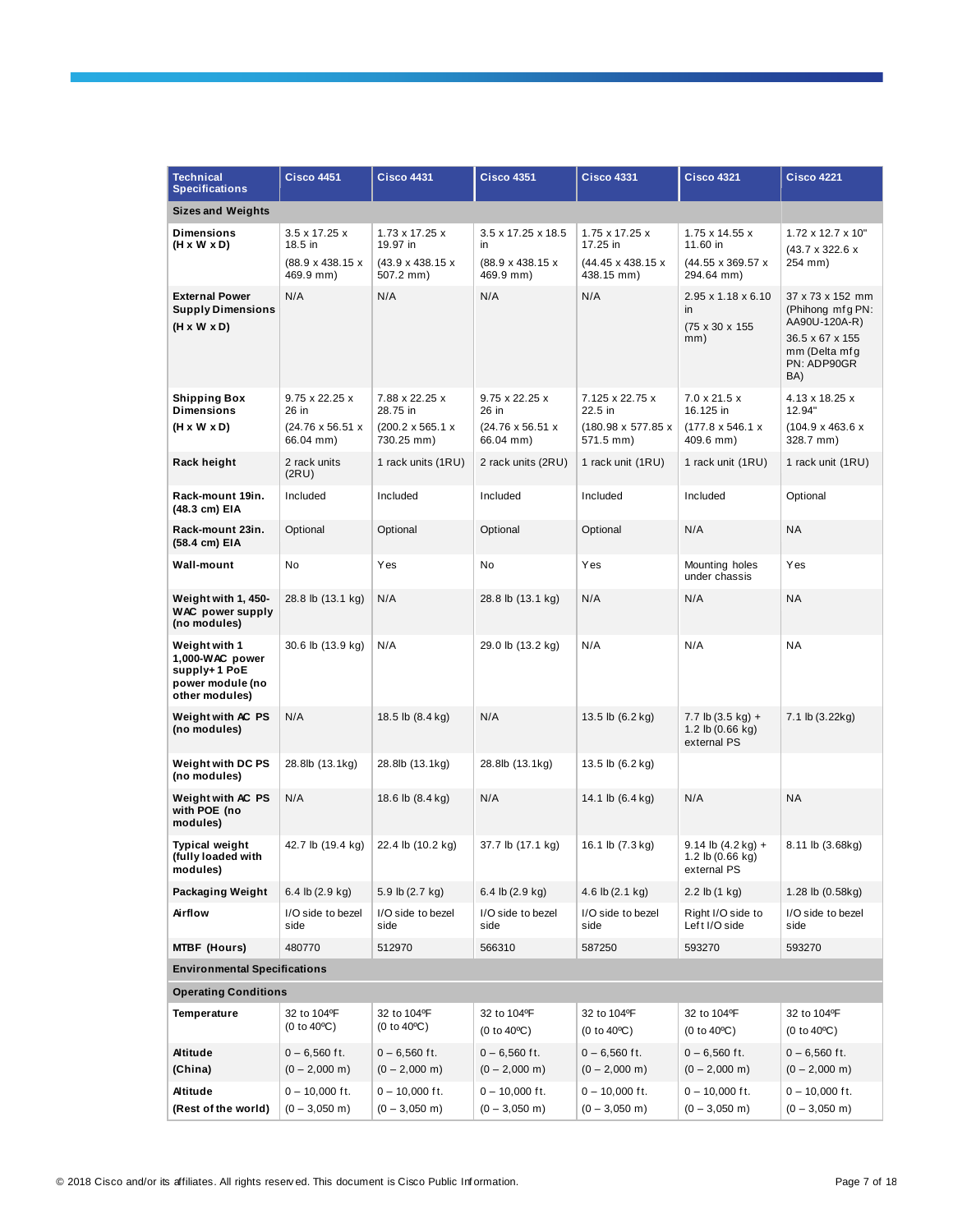| <b>Technical</b><br><b>Specifications</b>                              | <b>Cisco 4451</b>                                                                                                                                                                                                               | <b>Cisco 4431</b>                                                                                                                                                                                               | <b>Cisco 4351</b>                                                                                                                                                                                                                 | <b>Cisco 4331</b>                                                                                                                                                                                                                                                                   | <b>Cisco 4321</b>                                                                                                                                                                                   | <b>Cisco 4221</b>                                                                                                                                                                            |
|------------------------------------------------------------------------|---------------------------------------------------------------------------------------------------------------------------------------------------------------------------------------------------------------------------------|-----------------------------------------------------------------------------------------------------------------------------------------------------------------------------------------------------------------|-----------------------------------------------------------------------------------------------------------------------------------------------------------------------------------------------------------------------------------|-------------------------------------------------------------------------------------------------------------------------------------------------------------------------------------------------------------------------------------------------------------------------------------|-----------------------------------------------------------------------------------------------------------------------------------------------------------------------------------------------------|----------------------------------------------------------------------------------------------------------------------------------------------------------------------------------------------|
| <b>Short Term</b><br>Temperature upto<br>6560ft per NEBS<br>GR-63-CORE | <b>NA</b>                                                                                                                                                                                                                       | <b>NA</b>                                                                                                                                                                                                       | <b>NA</b>                                                                                                                                                                                                                         | 32° to 131°<br>$(0^{\circ}$ to 55 $^{\circ}$ C)<br>(f or ISR4331-DC<br>v ersion)                                                                                                                                                                                                    | <b>NA</b>                                                                                                                                                                                           | <b>NA</b>                                                                                                                                                                                    |
| <b>Relative humidity</b>                                               | 5% to 85%                                                                                                                                                                                                                       | 5% to 85%                                                                                                                                                                                                       | 5% to 85%                                                                                                                                                                                                                         | 5% to 85%                                                                                                                                                                                                                                                                           | 5% to 85%                                                                                                                                                                                           | 5% to 85%                                                                                                                                                                                    |
| Short-term<br>humidity                                                 | 5% to 90%, not<br>to exceed 0.024<br>kg water/kg of<br>dry air                                                                                                                                                                  | 5% to 90%, not to<br>exceed 0.024 kg<br>water/kg of dry air                                                                                                                                                     | 5% to 90%, not to<br>exceed 0.024 kg<br>water/kg of dry air                                                                                                                                                                       | 5% to 90%, not to<br>exceed 0.024 kg<br>water/kg of dry air                                                                                                                                                                                                                         | 5% to 90%, not to<br>exceed 0.024 kg<br>water/kg of dry air                                                                                                                                         | 5% to 90%, not to<br>exceed 0.024 kg<br>water/kg of dry air                                                                                                                                  |
| <b>Acoustics:</b><br>Sound pressure<br>(Typical/maximum)               | 50.6/73.1 dBA                                                                                                                                                                                                                   | 54.3/79.1 dBA                                                                                                                                                                                                   | 50.6/73.1 dBA                                                                                                                                                                                                                     | 52.8/74.8 dBA                                                                                                                                                                                                                                                                       | 24.2/51.9 dBA                                                                                                                                                                                       | 28.5/53 dBA                                                                                                                                                                                  |
| <b>Acoustics:</b><br>Sound power<br>(Typical/maximum)                  | 58.2/78.8 dBA                                                                                                                                                                                                                   | 57.2/80.8 dBA                                                                                                                                                                                                   | 58.2/78.8 dBA                                                                                                                                                                                                                     | 61.2/81.6 dBA                                                                                                                                                                                                                                                                       | 31.9/59.9 dBA                                                                                                                                                                                       | 41 / 68 dBA                                                                                                                                                                                  |
| <b>Nonoperating Conditions</b>                                         |                                                                                                                                                                                                                                 |                                                                                                                                                                                                                 |                                                                                                                                                                                                                                   |                                                                                                                                                                                                                                                                                     |                                                                                                                                                                                                     |                                                                                                                                                                                              |
| Temperature                                                            | -40 to 158°F<br>$(-40 \text{ to } 70^{\circ}\text{C})$                                                                                                                                                                          | -40 to 158°F<br>$(-40 \text{ to } 70^{\circ}\text{C})$                                                                                                                                                          | -40 to 158ºF<br>(-40 to 70°C)                                                                                                                                                                                                     | -40 to 158°F<br>$(-40 \text{ to } 70^{\circ}\text{C})$                                                                                                                                                                                                                              | -40 to 158°F<br>$(-40 \text{ to } 70^{\circ}\text{C})$                                                                                                                                              | -40 to 158ºF<br>(-40 to 70 <sup>o</sup> C)                                                                                                                                                   |
| <b>Relative humidity</b>                                               | 5% to 95%                                                                                                                                                                                                                       | 5% to 95%                                                                                                                                                                                                       | 5% to 95%                                                                                                                                                                                                                         | 5% to 95%                                                                                                                                                                                                                                                                           | 5% to 95%                                                                                                                                                                                           | 5% to 95%                                                                                                                                                                                    |
| <b>Altitude</b>                                                        | 15,584 ft<br>(4750m)                                                                                                                                                                                                            | 15,584 ft (4750m)                                                                                                                                                                                               | 15,584 ft (4750m)                                                                                                                                                                                                                 | 15,584 ft (4750m)                                                                                                                                                                                                                                                                   | 15,584 ft (4750m)                                                                                                                                                                                   | 15,584 ft (4750m)                                                                                                                                                                            |
| <b>Regulatory and Compliance</b>                                       |                                                                                                                                                                                                                                 |                                                                                                                                                                                                                 |                                                                                                                                                                                                                                   |                                                                                                                                                                                                                                                                                     |                                                                                                                                                                                                     |                                                                                                                                                                                              |
| <b>Safety</b>                                                          | UL 60950-1<br>CAN/CSA C22.2<br>No. 60950-1<br>EN 60950-1<br>AS/NZS 60950-<br>1<br>IEC 60950-1                                                                                                                                   | UL 60950-1<br>CAN/CSA C22.2<br>No. 60950-1<br>EN 60950-1<br>AS/NZS 60950-1<br>IEC 60950-1                                                                                                                       | UL 60950-1<br>CAN/CSA C22.2<br>No. 60950-1<br>EN 60950-1<br>AS/NZS 60950-1<br>IEC 60950-1                                                                                                                                         | UL 60950-1<br>CAN/CSA C22.2<br>No. 60950-1<br>EN 60950-1<br>AS/NZS 60950-1<br>IEC 60950-1                                                                                                                                                                                           | UL 60950-1<br>CAN/CSA C22.2<br>No. 60950-1<br>EN 60950-1<br>AS/NZS 60950-1<br>IEC 60950-1                                                                                                           | UL 60950-1<br>CAN/CSA C22.2<br>No. 60950-1<br>EN 60950-1<br>AS/NZS 60950-1<br>IEC 60950-1                                                                                                    |
| <b>EMC</b>                                                             | 47 CFR, Part 15<br>ICES-003 Class<br>Α<br>EN55032 Class<br>Α<br>CISPR32 Class<br>A<br><b>AS/NZS CISPR</b><br>32 Class A<br>VCCI V-3<br>CNS 13438<br>EN 300-386<br>EN 61000<br>(Immunity)<br>EN 55024,<br>CISPR 24<br>KN22, KN24 | 47 CFR, Part 15<br>ICES-003 Class A<br>EN55032 Class A<br>CISPR32 Class A<br>AS/NZS CISPR 32<br>Class A<br>VCCI V-3<br>CNS 13438<br>EN 300-386<br>EN 61000<br>(Immunity)<br>EN 55024, CISPR<br>24<br>KN22, KN24 | 47 CFR, Part 15<br>ICES-003 Class A<br>EN55032 Class A<br>CISPR32 Class A<br>AS/NZS CISPR 32<br>Class A<br>VCCI <sub>V-3</sub><br><b>CNS 13438</b><br>EN 300-386<br>EN 61000<br>(Immunity)<br>EN 55024, CISPR<br>24<br>KN22, KN24 | 47 CFR, Part 15<br>ICES-003 Class A<br>EN55032 Class A<br>CISPR32 Class A<br><b>AS/NZS CISPR 32</b><br>Class A<br>VCCI <sub>V-3</sub><br>CNS 13438<br>EN 300-386<br>EN 61000<br>(Immunity)<br><b>EN 55024, CISPR</b><br>24<br>KN22, KN24<br>EN 50121-1<br>EN61000-6-4<br>EN 50121-4 | ICES-003 Class A<br>EN55032 Class A<br>CISPR32 Class A<br>AS/NZS CISPR 32<br>Class A<br>VCCI V-3<br><b>CNS 13438</b><br>EN 300-386<br>EN 61000<br>(Immunity)<br>EN 55024, CISPR<br>24<br>KN22, KN24 | ICES-003 Class A<br>EN55032 Class A<br>CISPR32 Class A<br>AS/NZS CISPR 32<br>Class A<br>VCCI V-3<br>CNS 13438<br>EN 300-386<br>EN 61000<br>(Immunity)<br>EN 55024, CISPR<br>24<br>KN22, KN24 |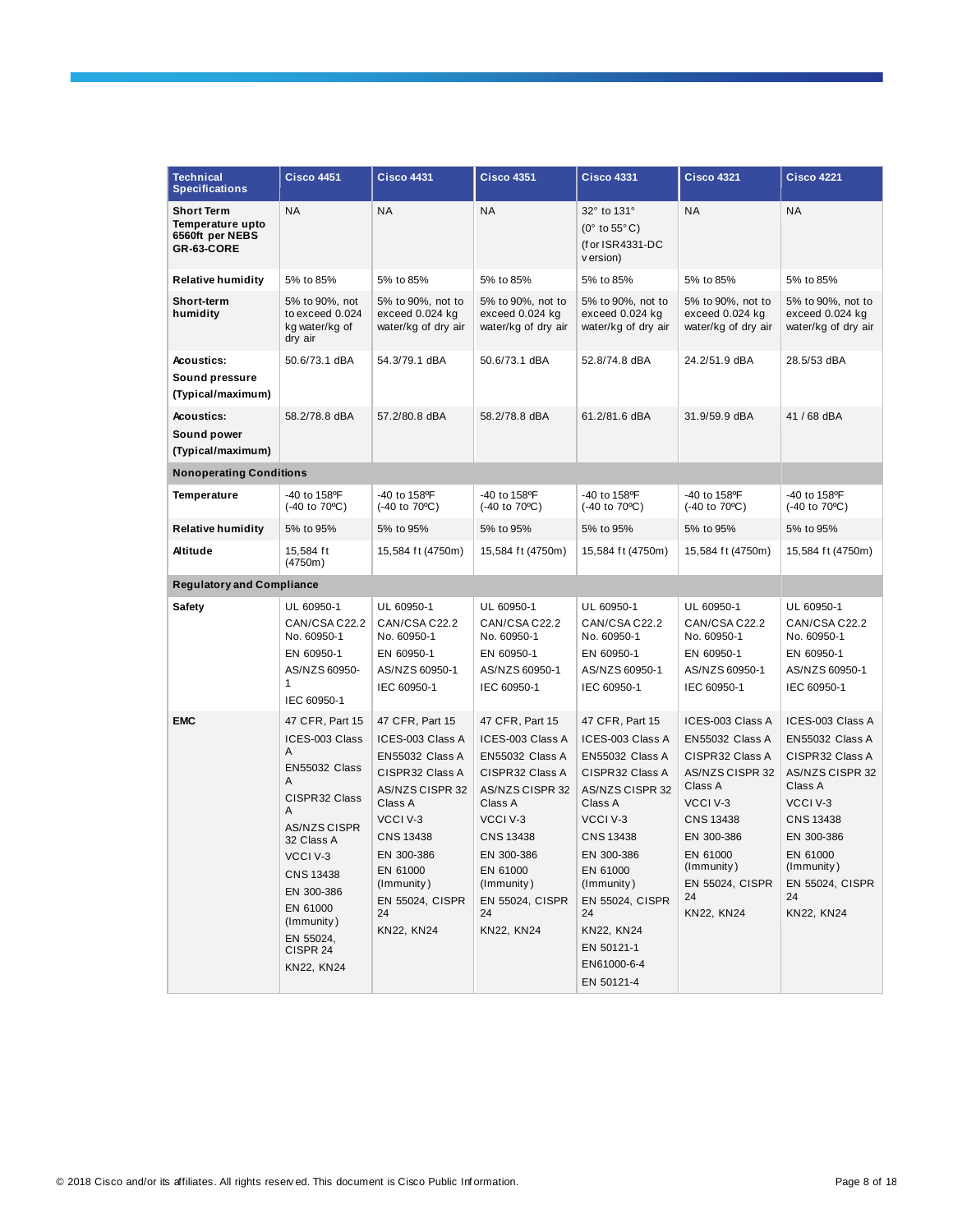| <b>Technical</b><br><b>Specifications</b> | <b>Cisco 4451</b>                                                                                                                                                                                                                                                                                                                                                                                                                                                                                                                                                                                                                                                                                                                                                                                                   | <b>Cisco 4431</b>                                                                                                                                                                                                                                                                                                             | <b>Cisco 4351</b>                                                                                                                                                                                                                                                                                                                   | <b>Cisco 4331</b>                                                                                                                                                                                                                                                                                                                | <b>Cisco 4321</b>                                                                                                                                                                                                                                                                                                     | <b>Cisco 4221</b>                                                                                                                                                                                                                                                                                                           |
|-------------------------------------------|---------------------------------------------------------------------------------------------------------------------------------------------------------------------------------------------------------------------------------------------------------------------------------------------------------------------------------------------------------------------------------------------------------------------------------------------------------------------------------------------------------------------------------------------------------------------------------------------------------------------------------------------------------------------------------------------------------------------------------------------------------------------------------------------------------------------|-------------------------------------------------------------------------------------------------------------------------------------------------------------------------------------------------------------------------------------------------------------------------------------------------------------------------------|-------------------------------------------------------------------------------------------------------------------------------------------------------------------------------------------------------------------------------------------------------------------------------------------------------------------------------------|----------------------------------------------------------------------------------------------------------------------------------------------------------------------------------------------------------------------------------------------------------------------------------------------------------------------------------|-----------------------------------------------------------------------------------------------------------------------------------------------------------------------------------------------------------------------------------------------------------------------------------------------------------------------|-----------------------------------------------------------------------------------------------------------------------------------------------------------------------------------------------------------------------------------------------------------------------------------------------------------------------------|
| <b>Telecom</b>                            | T1<br>IC CS-03:2004<br>TIA-968-B:2009<br><b>HKTA</b><br>2028:2010<br>HKTA<br>2017:2010<br><b>HKTA 2015:</b><br>2006<br>G.703:2001<br>ID0002:2007<br>IS6100:2004<br><b>DSPR Gray</b><br>Book: 2000<br><b>DSPR Technical</b><br>Condition: 2004<br>E <sub>1</sub><br>AS/ACIF S016:<br>2001<br>AS/ACIF S038:<br>2001<br>G.703:2001<br>TBR 4:1995<br>TBR 12:1993<br>TBR 13:1996<br>RRA 2009-38<br>(RRL 2005-96)<br><b>IDATS</b><br><b>DLCN:2011</b><br><b>IDATS ISDN</b><br>PRA: 2005<br>IS6100: 2004<br>PTC 220:2008<br>Ethernet<br>IEEE 802.3<br>ANSA X3.263                                                                                                                                                                                                                                                          | TIA-968-B<br>$CS-03$<br>ANSI T1.101<br>ITU-T G.823,<br>G.824<br><b>IEEE 802.3</b><br><b>RTTE Directive</b><br>Homologation<br>requirements vary<br>by country and<br>interface type. For<br>specific country<br>information, refer<br>to the online<br>approv als data<br>base at:<br>https://www.ciscof<br>$ax.com/$ .       | TIA-968-B<br>CS-03<br><b>ANSI T1.101</b><br><b>ITU-T G.823,</b><br>G.824<br><b>IEEE 802.3</b><br><b>RTTE Directive</b><br>Homologation<br>requirements vary<br>by country and<br>interface type. For<br>specific country<br>information, refer<br>to the online<br>approv als data<br>base at:<br>https://www.ciscof<br>$ax.com/$ . | <b>TIA-968-B</b><br>CS-03<br><b>ANSI T1.101</b><br><b>ITU-T G.823.</b><br>G.824<br>IEEE 802.3<br><b>RTTE Directive</b><br>Homologation<br>requirements vary<br>by country and<br>interface type. For<br>specific country<br>information, refer<br>to the online<br>approv als data<br>base at:<br>https://www.ciscof<br>ax.com/. | TIA-968-B<br>CS-03<br>ANSI T1.101<br><b>ITU-T G.823,</b><br>G.824<br>IEEE 802.3<br><b>RTTE Directive</b><br>Homologation<br>requirements vary<br>by country and<br>interface type. For<br>specific country<br>information, refer<br>to the online<br>approv als data<br>base at:<br>https://www.ciscof<br>$ax.com/$ . | TIA-968-B<br>$CS-03$<br><b>ANSI T1.101</b><br>ITU-T G.823,<br>G.824<br><b>IEEE 802.3</b><br><b>RTTE Directive</b><br>Homologation<br>requirements vary<br>by country and<br>interface type. For<br>specific country<br>information, refer<br>to the online<br>approv als data<br>base at:<br>https://www.ciscof<br>ax.com/. |
| <b>Cisco IOS XE Software</b>              |                                                                                                                                                                                                                                                                                                                                                                                                                                                                                                                                                                                                                                                                                                                                                                                                                     |                                                                                                                                                                                                                                                                                                                               |                                                                                                                                                                                                                                                                                                                                     |                                                                                                                                                                                                                                                                                                                                  |                                                                                                                                                                                                                                                                                                                       |                                                                                                                                                                                                                                                                                                                             |
| <b>Protocols</b>                          | IPv 4, IPv 6, static routes, Routing Information Protocol Versions 1 and 2 (RIP and RIPv 2), Open Shortest Path First<br>(OSPF), Enhanced IGRP (EIGRP), Border Gateway Protocol (BGP), BGP Router Reflector, Intermediate System-to-<br>Intermediate System (IS-IS), Multicast Internet Group Management Protocol Version 3 (IGMPv3), Protocol Independent<br>Multicast sparse mode (PIM SM), PIM Source Specific Multicast (SSM), RSVP, CDP, ERSPAN, IPSLA, Call Home, EEM,<br>IKE, ACL, EVC, DHCP, FR, DNS, LISP, OTV <sup>5</sup> , HSRP, RADIUS, AAA, AVC, Distance Vector Multicast Routing Protocol<br>(DVMRP), IPv 4-to-IPv 6 Multicast, MPLS, Lay er 2 and Lay er 3 VPN, IP sec, Lay er 2 Tunneling Protocol Version 3<br>(L2TPv 3), Bidirectional Forwarding Detection (BFD), IEEE802.1ag, and IEEE802.3ah |                                                                                                                                                                                                                                                                                                                               |                                                                                                                                                                                                                                                                                                                                     |                                                                                                                                                                                                                                                                                                                                  |                                                                                                                                                                                                                                                                                                                       |                                                                                                                                                                                                                                                                                                                             |
| <b>Encapsulations</b>                     |                                                                                                                                                                                                                                                                                                                                                                                                                                                                                                                                                                                                                                                                                                                                                                                                                     | Generic routing encapsulation (GRE), Ethernet, 802.1q VLAN, Point-to-Point Protocol (PPP), Multilink Point-to-Point<br>Protocol (MLPPP), Frame Relay, Multilink Frame Relay (MLFR) (FR.15 and FR.16), High-Level Data Link Control (HDLC),<br>Serial (RS-232, RS-449, X.21, V.35, and EIA-530), and PPP over Ethernet (PPPoE) |                                                                                                                                                                                                                                                                                                                                     |                                                                                                                                                                                                                                                                                                                                  |                                                                                                                                                                                                                                                                                                                       |                                                                                                                                                                                                                                                                                                                             |
| Traffic<br>management                     |                                                                                                                                                                                                                                                                                                                                                                                                                                                                                                                                                                                                                                                                                                                                                                                                                     | Policy-Based Routing (PBR), Performance Routing, and NBAR                                                                                                                                                                                                                                                                     |                                                                                                                                                                                                                                                                                                                                     |                                                                                                                                                                                                                                                                                                                                  | QoS, Class-Based Weighted Fair Queuing (CBWFQ), Weighted Random Early Detection (WRED), Hierarchical QoS,                                                                                                                                                                                                             |                                                                                                                                                                                                                                                                                                                             |
| Cryptographic<br><b>Algorithms</b>        |                                                                                                                                                                                                                                                                                                                                                                                                                                                                                                                                                                                                                                                                                                                                                                                                                     | ECDSA (256/384 bit) ; Integrity: MD5, SHA, SHA-256, SHA-384, SHA-512                                                                                                                                                                                                                                                          |                                                                                                                                                                                                                                                                                                                                     |                                                                                                                                                                                                                                                                                                                                  | Encryption: DES, 3DES, AES-128 or AES-256 (in CBC and GCM modes); Authentication: RSA (748/1024/2048 bit),                                                                                                                                                                                                            |                                                                                                                                                                                                                                                                                                                             |

<span id="page-8-0"></span><sup>5</sup> Supported only on the 4451 for Bandw idths <100Mbps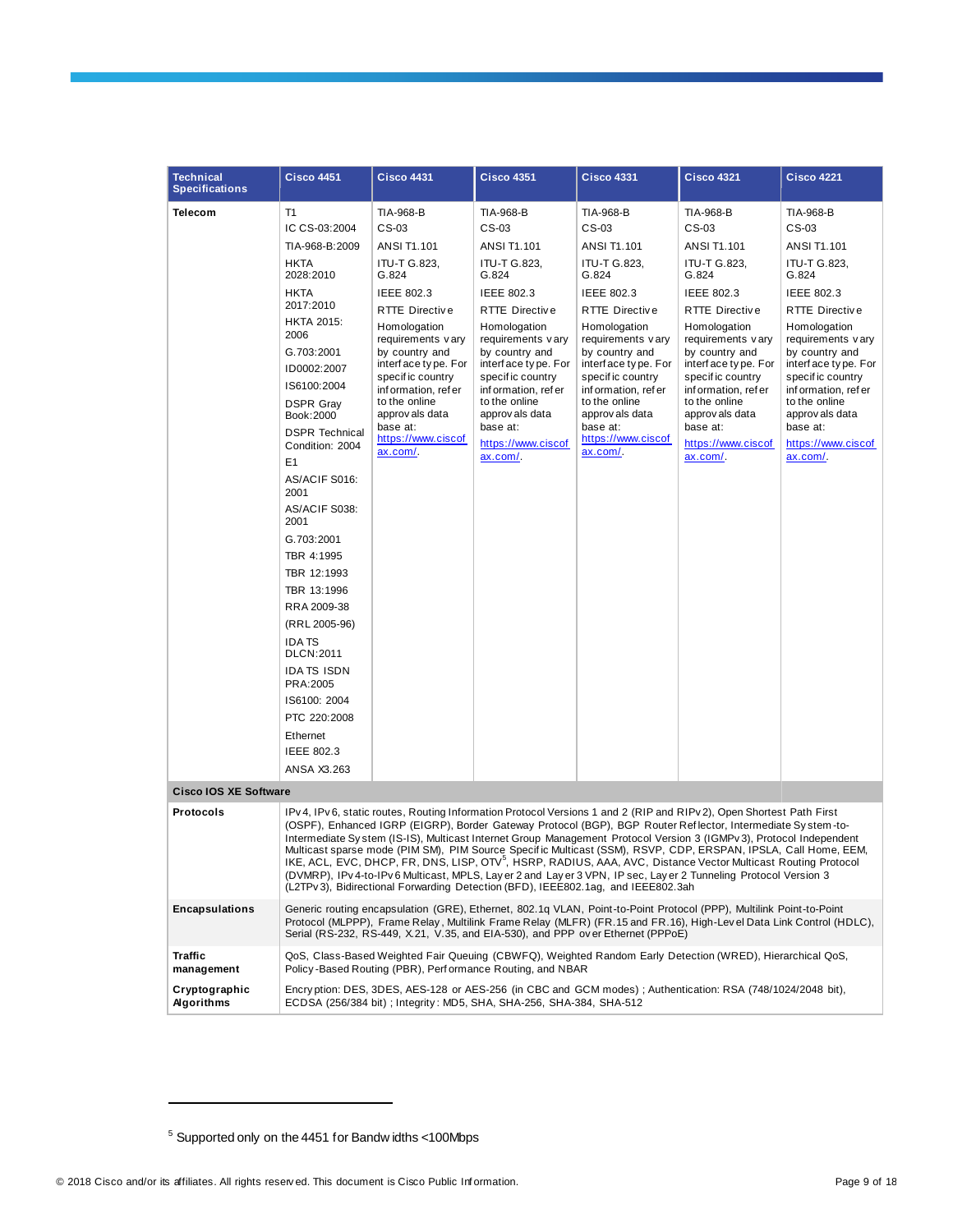## Services Plane: Enabling the Branch-in-a-Box

All Cisco ISR 4000 routers contain processing cores built-in as standard to allow full-featured services to run onboard. This includes the full-featured Cisco WAAS engine that provides application acceleration and highly responsive virtual desktop experience. The technology is known as Cisco Service Containers and it uses a standard hypervisor to allow x64 based applications to run.

The 4000 series routers can be fitted with solid state drives (SSD) and server cards for local storage and computing capability. The Cisco UCS-E server cards are available with 8-core Intel Xeon processors with up to 48GB of high speed DDR3 memory and three drives built in offering RAID 0, 1 and 5. This immense amount of compute power can eliminate the need for any dedicated servers at branch sites. UCS-E cards can be configured and managed using VMware vCenter and pooled with Data Center compute resources.

## Software Subscription Support through Cisco ONE WAN Subscription

The ISR 4000 series supports software based subscription using DNA-based Cisco ONE WAN Subscription licensing. Three DNA based software subscription licenses are available for the WAN portfolio: DNA Essentials, DNA Advantage and Cisco ONE Advantage allowing customers to have a single unified solution that spans across the ISR 4000 series routers and its ASR 1000 and ISR 1000 counterparts.

The license tiers are structured to support the growth in business needs enabling the customer to move from basic functionality using the DNA Essentials to full-functionality with the DNA Advantage and expanding that to include WAN Optimization and Analytics on the Cisco ONE Advantage. This provides complete flexibility to move the same license across end-points based on growing network and security requirements, growth in bandwidth based on user and application growth at the sites as also the ability to change the management of the platform from on-prem to cloud or vice-versa.

DNA Licenses are supported for all ISR 4000 platforms using the Cisco DNA Center, the controller and analytics platform at the heart of Cisco's intent-based network. For more information on the DNA Center and supported platforms, please refer t[o https://www.cisco.com/c/en/us/products/software/one-wan-subscription/index.html](https://www.cisco.com/c/en/us/products/software/one-wan-subscription/index.html)

## Support for Enterprise NFV on ISR 4000

Built to reduce costs without compromising vital network services, the UCS E-Series router-integrated branch blade servers provide support for a Virtualization-ready and Application-centric platform that can be seamlessly integrated on the ISR 4000 platform.Customers can now install virtualized applications on the ISR 4000 routers through the Cisco® Enterprise NFV Infrastructure Software (NFVIS) – a lightweight virtualization platform that integrates full VM lifecycle management, monitoring, device programmability, and service chaining in a sing le, installable package. For more information on Enterprise NFV and NFVIS, please refer to the link at [https://www.cisco.com/c/en/us/solutions/enterprise-networks/enterprise-network-functions-virtualization](https://www.cisco.com/c/en/us/solutions/enterprise-networks/enterprise-network-functions-virtualization-nfv/index.html#~stickynav=2)[nfv/index.html#~stickynav=2](https://www.cisco.com/c/en/us/solutions/enterprise-networks/enterprise-network-functions-virtualization-nfv/index.html#~stickynav=2)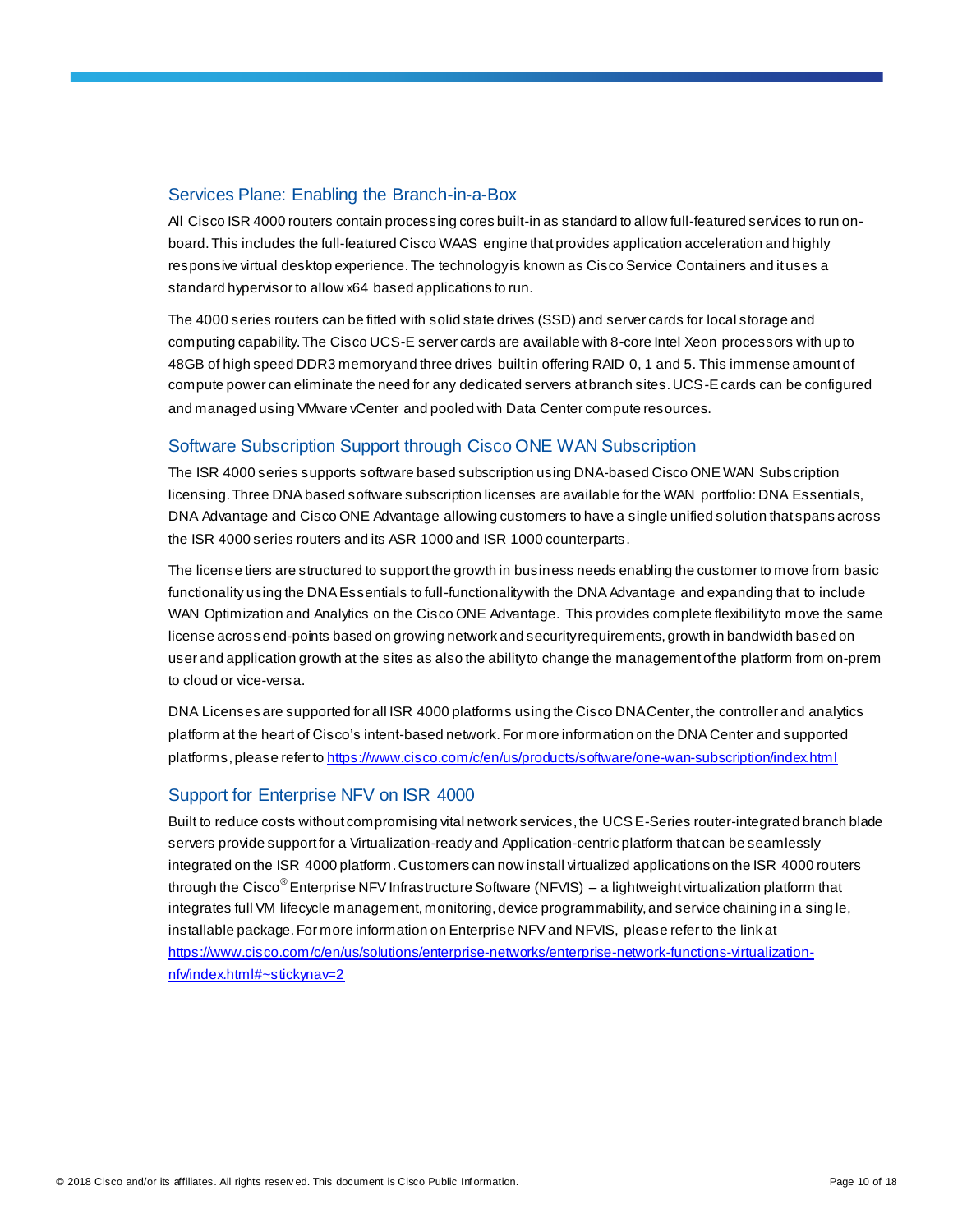## Support for DC Power

ISR 4000 platforms support both DC and AC Power Supplies as options. Specifically, the ISR 4331 has tw o separate product SKU's – the ISR4331/K9 and the ISR4331-DC/K9 which support AC and DC Power respectively, The ISR4400 can independently support an AC or a DC Power supply on the same chassis. While the 4300 supports between 24V and 60Vdc, the 4400 supports between 48V and 60Vdc. The 4331 provides for upto 250W of power rating while the 4400 provides up to 437W. It is important to note that when DC Power supplies are installed on the router, PoE based modules may not be used.

More details about the DC Power supplies and its capabilities can be found at the below url [https://www.cisco.com/c/en/us/td/docs/routers/access/4400/hardware/installation/guide4400-](https://www.cisco.com/c/en/us/td/docs/routers/access/4400/hardware/installation/guide4400-4300/C4400_isr/FRUs_Modules.html#49534) [4300/C4400\\_isr/FRUs\\_Modules.html#49534](https://www.cisco.com/c/en/us/td/docs/routers/access/4400/hardware/installation/guide4400-4300/C4400_isr/FRUs_Modules.html#49534)

## Product Performance and Scalability

The Cisco 4000 Family is built on a multicore CPU architecture. It runs modular Cisco IOS XE Software, which allows the platform to use to full advantage a distributed multicore architecture. The architecture of the Cisco 4000 separates control- and data-plane operations and integrates an industry-first services plane. This design delivers full-featured integrated services up to Layer 7 at high performance with the ability to deliver application-aware network services while maintaining a stable platform and a high level of performance during periods of heavy network traffic.

The ISR 4000 consists of 3 series of Routers – the ISR 4400 series, the 4300 series and ISR 4200 series whose performance levels maybe represented by the chart below.



Common for the new 4000 Family is that all platforms come with fixed maximum performance levels. One fixed base performance level is delivered as factory default with an optional performance-on-demand license to increase the base forwarding throughput. This scenario enables deployment in high-speed WAN environments through performance-on-demand licensing to double or, for one of the platforms, triple the router capacity without any hardware upgrades.

All 4000 platforms have their fixed performance levels set well within actual capacity, with the result that performance does not necessarily degrade when a service is added to the configuration. This setu p provides a deterministic performance, eliminating a network administrator's guesswork when planning for new services.

For a more detailed document on ISR 4000 Series Performance and Platform Scalability, please refer to the Performance Whitepaper a[t https://www.cisco.com/c/en/us/products/collateral/routers/4000-series-integrated](https://www.cisco.com/c/en/us/products/collateral/routers/4000-series-integrated-services-routers-isr/white-paper-c11-734550.html)[services-routers-isr/white-paper-c11-734550.html](https://www.cisco.com/c/en/us/products/collateral/routers/4000-series-integrated-services-routers-isr/white-paper-c11-734550.html)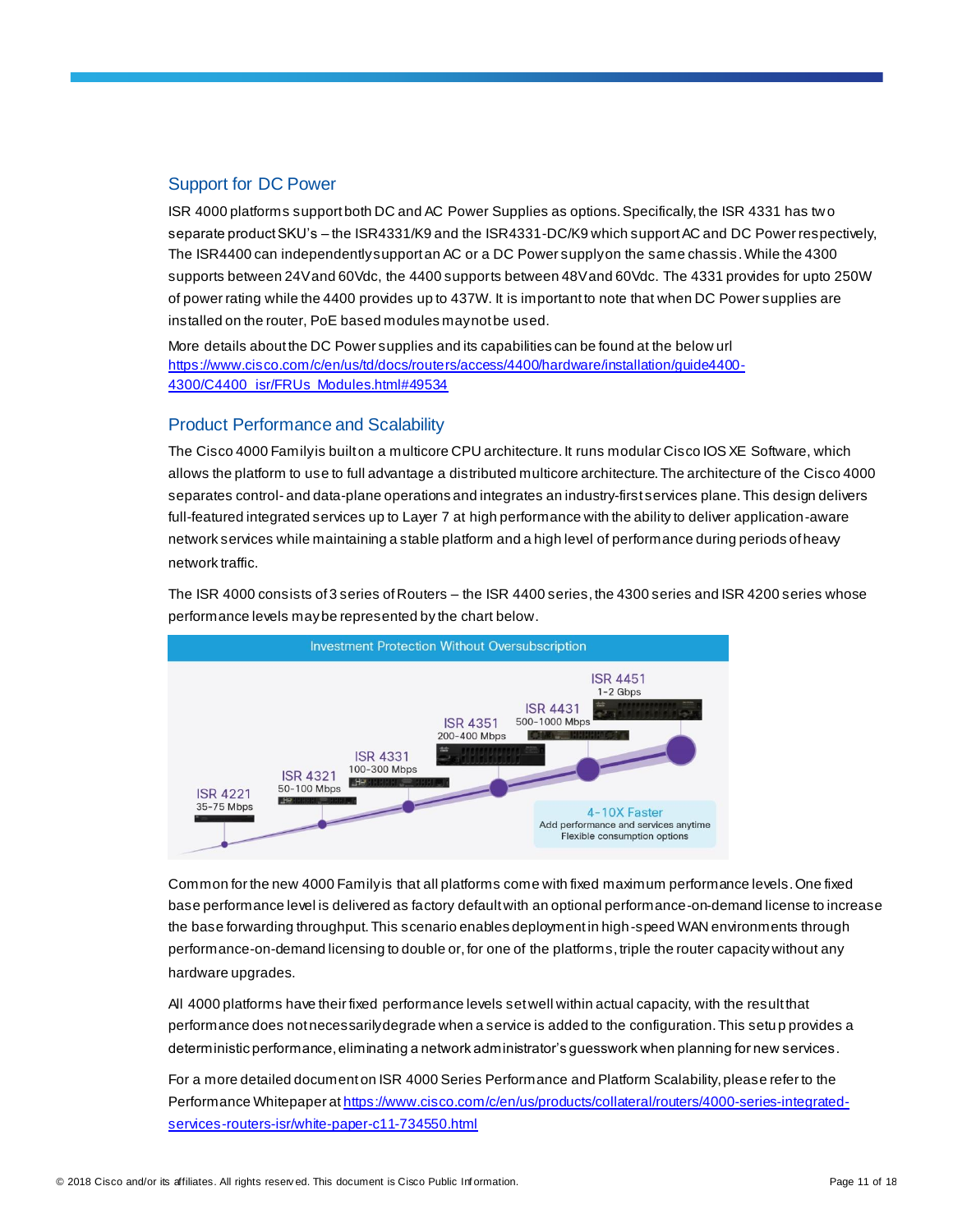In addition to the Performance License, customers may now order a Booster (or Boost) License that allows the router to perform between five and ten-times that of the throughput with Performance License. In contrast to the deterministic performance described above, in the Booster mode, the router does not provide the deterministic level of performance as provided when operating with the default license or with the Performance license.

## ISR 4000 Interfaces and Modules Support

The Cisco 4000 Series Integrated Services Routers (ISRs) are modular routers with LAN and WAN connectivity. The routers provide for network interface module (NIM) slots and Enhanced service module (SM-X) slots offering a rich set of Modules, such as LAN, WAN and Wireless Interfaces plus a range of Compute engines for embedded services.

For the complete list of supported modules on the ISR 4000 Series refer to the Interfaces and Modules sheet at [https://www.cisco.com/c/en/us/products/routers/4000-series-integrated-services-routers-isr/relevant-interfaces-and](https://www.cisco.com/c/en/us/products/routers/4000-series-integrated-services-routers-isr/relevant-interfaces-and-modules.html)[modules.html](https://www.cisco.com/c/en/us/products/routers/4000-series-integrated-services-routers-isr/relevant-interfaces-and-modules.html)

## Support for Cisco Software-Defined WAN (Cisco SD-WAN)

The ISR 4000 series is optimized for Cisco Software Defined WAN (SD-WAN). For enterprises this means that business critical applications run faster, with more reliability and reduced operational expenditure (OpEx). Cisco SD-WAN achieves this by making all branches and Data Centers have the ability to monitor, control, move and report on streams of application data such as specific web (HTTP) traffic for example. The ISR 4000 series has deep packet inspection capability and can accurately identify and control thousands of different applications including custom in-house enterprise applications.

The entire SD-WAN implementation on the ISR 4000 is implemented by managing the end device either from the Cloud or On-Premise through ascending levels of throughput based licenses. All licenses that support SD-WAN, whether On-Premise or on Cloud are all enabled using Subscription Licenses. These subscription licenses enable all customers to seamlessly transition between On-Premise and Cloud management as needed. The license tiers are structured to support the growth in business needs through simple subscriptions that help simplify the journey to intent-based networking for the WAN.

The Cisco SD-WAN subscriptions are aligned across three subscription licenses of **DNA Essentials, DNA Advantage and Cisco ONE Advantage,** each expanding functionally**.** The **DNA Essentials** covers all types of connectivity & router life cycle management, support for Network & application visibility coupled with basic premise and transport security. The **DNA Advantage** provides for Advanced WAN topologies, Application aware policies supported by enhanced network security. The **Cisco ONE Advantage** provides for Cloud connectivity with unlimited segmentation, Advanced Application optimization & Network Analytics, secured by advanced threat protection.

For more information on Cisco SD-WAN please refer t[o https://www.cisco.com/c/en/us/products/software/one-wan](https://www.cisco.com/c/en/us/products/software/one-wan-subscription/index.html)[subscription/index.html](https://www.cisco.com/c/en/us/products/software/one-wan-subscription/index.html)

The benefits are immense;

- 1. Business-critical applications no longer have to contend each other or with traffic that should be served on best effort basis.
- 2. The Enterprise network becomes more reliable because multiple paths can be used.
- 3. Costs are greatly reduced because dual MPLS links can be replaced with a mix of MPLS and Internet.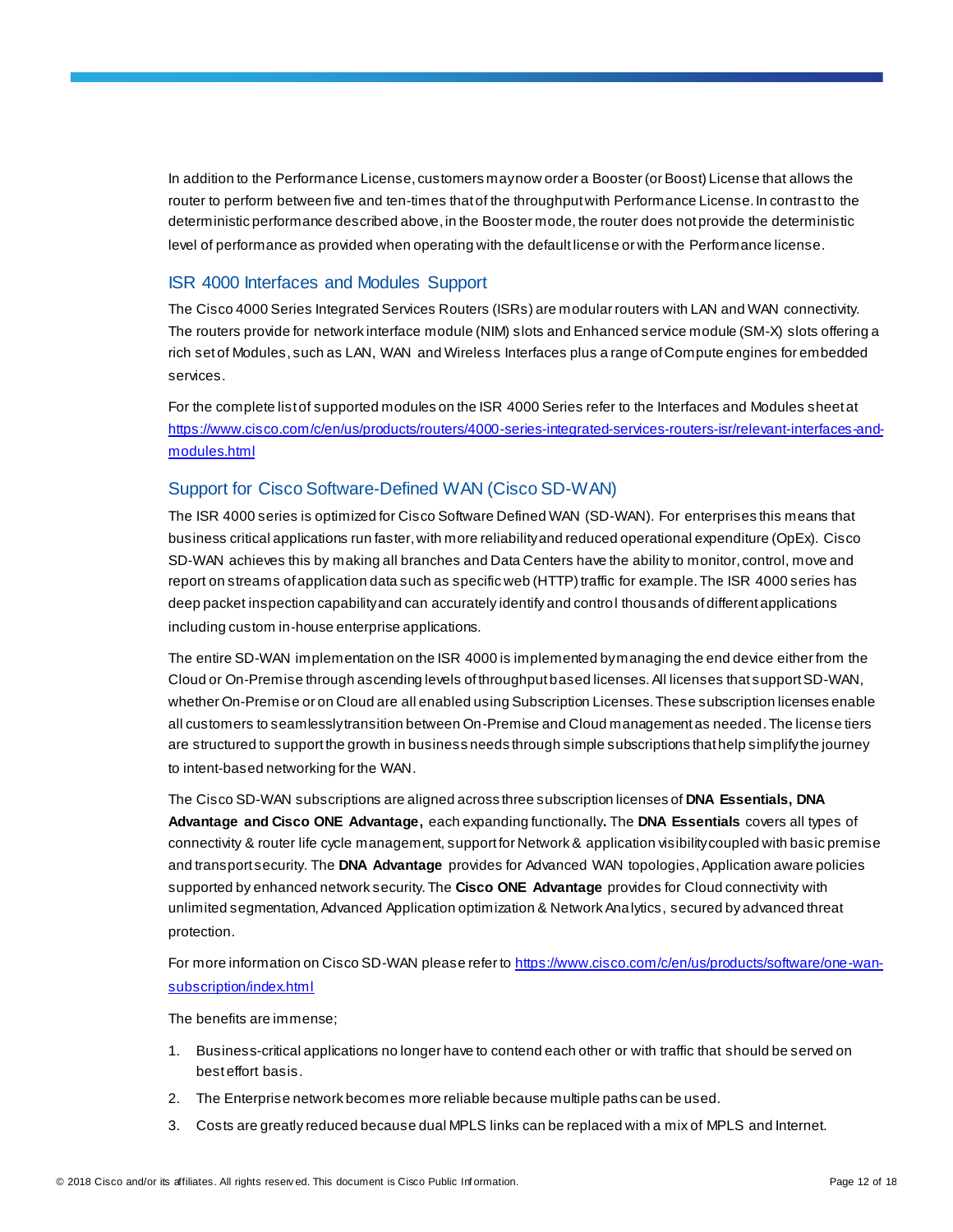- 4. The time to bring up new remote sites is dramatically reduced because Cisco SD-WAN supports rapidly deployed DSL and 3G/4G LTE connections as easily as MPLS.
- 5. Security is assured across these connections using a zero-touch secure VPN technology used by governments and finance organizations worldwide.

From a platform perspective, the ISR 4000 series has

- 1. Separated control and data planes for denial of service (DoS) attack prevention and intrusion prevention system (IPS) and firewall capability built-in.
- 2. SaaS applications can have content locally cached. The caching is automatic and peers directly with Akamai technology to obtain intelligence.
- 3. Application performance speed is greatly increased using in-built application acceleration technology that can locally cache at a byte-level.

#### Cisco Security Solutions for the ISR 4000 series

#### **Cisco WAN MACsec,**

Cisco routers support a wide-range of ever enhancing security features on the ISR 4000 routers. Cisco WAN MACsec is supported on the ISR 4000 series routers using the NIM-2GE-CU-SFP module. WAN MACsec provides a line-rate network encryption solution over Layer 2 Ethernet transport services and can be leveraged outside campus networks, whether it be over Metro Ethernet transport or Data Center Interconnect (DCI) links. MACsec also secures WAN connections that are leveraging Ethernet as the link-layer media. For more information refer to the whitepaper a[t https://www.cisco.com/c/dam/en/us/td/docs/solutions/CVD/Aug2016/WP-WAN-MACsecDep-](https://www.cisco.com/c/dam/en/us/td/docs/solutions/CVD/Aug2016/WP-WAN-MACsecDep-Aug2016.pdf)

## [Aug2016.pdf](https://www.cisco.com/c/dam/en/us/td/docs/solutions/CVD/Aug2016/WP-WAN-MACsecDep-Aug2016.pdf)

#### **Cisco Encrypted Traffic Analytics**

The rapid rise in encrypted traffic is changing the threat landscape. As more businesses become digital, a significant number of services and applications are using encryption as the primary method of securing information. Encrypted Traffic Analytics (ETA) is a functionality that allows customers to do cryptographic assessments and identify malware communications in encrypted traffic through passive monitoring. Using information about events that occur inside of a flow or intraflow telemetry to identify malware communication in encrypted traffic means Encrypted Traffic Analytics can maintain the integrity of the encrypted flow without the need for bulk decryption. For more information and platform support refer to [https://www.cisco.com/c/dam/en/us/solutions/collateral/enterprise](https://www.cisco.com/c/dam/en/us/solutions/collateral/enterprise-networks/enterprise-network-security/nb-09-encrytd-traf-anlytcs-wp-cte-en.pdf)[networks/enterprise-network-security/nb-09-encrytd-traf-anlytcs-wp-cte-en.pdf](https://www.cisco.com/c/dam/en/us/solutions/collateral/enterprise-networks/enterprise-network-security/nb-09-encrytd-traf-anlytcs-wp-cte-en.pdf)

## **Cisco Snort IPS and Cisco Umbrella**

Cisco<sup>®</sup> Snort<sup>®</sup> IPS for Cisco 4000 Series Integrated Services Routers (ISRs) offers a lightweight threat defense solution that uses industry-recognized Snort open-source intrusion prevention system (IPS) technology. It is perfect for customers who are looking for a cost-effective solution that provides one box for both advanced routing capabilities and integrated threat defense security to help comply with regulatory requirements.

Cisco Umbrella is a cloud-delivered security service for the Cisco Integrated Services Router (ISR). It provides the first layer of defense against threats at branch offices. And it offers the simplest, fastest way to protect every device on your branch network. You gain visibility and enforcement at the DNS layer, so you can block requests to malicious domains and IPs before a connection is ever made.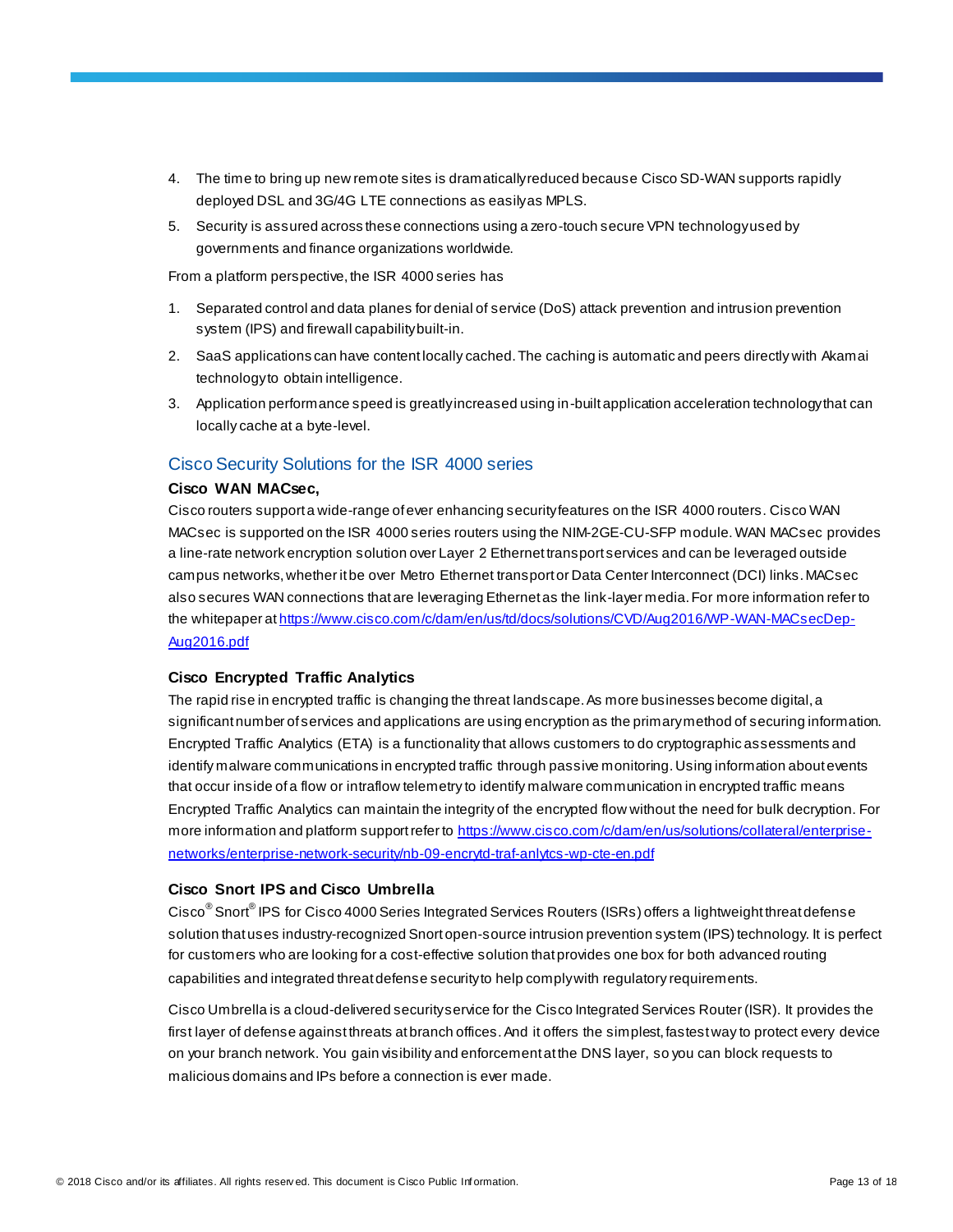When enabling MACsec, you will need to procure the Security and HSEC licenses to stay within the limits of federal export control regulations. When customers wish to enable ETA, the Security (SEC) license needs to be enabled. Enabling Snort needs a Security (SEC) license and a signature subscription license. Enabling Cisco Umbrella Branch needs an Umbrella Branch license and a subscription license.

## Reducing Operational Costs using Cisco ISR

#### **Support for Data Modelling**

Enterprises and Service Providers (SP's) wish to drive down the operational cost (opex) of their networks and increase the agility and speed with which they deliver new services furthered by investments in Software Defined Networking (SDN) and Network Function Virtualization (NFV). Cisco routers provide support for Netconf and YANG data-modelling with increasing model coverage in successive releases.

#### **Software Maintenance Upgrades (SMU)**

The ISR 4000 routers now support Software Maintenance Upgrades (SMU)<sup>6</sup>. The Software Maintenance Upgrade (SMU) is a package that can be installed on a system to provide a patch fix or security resolution to a released image.An SMU package is provided on a per release and per component basis and is specific to the platform. An SMU is an independent and self-sufficient package and it does not have any prerequisites or dependencies. Please refer to [https://www.cisco.com/c/en/us/td/docs/ios-xml/ios/config-mgmt/configuration/xe-16-6/config-mgmt](https://www.cisco.com/c/en/us/td/docs/ios-xml/ios/config-mgmt/configuration/xe-16-6/config-mgmt-xe-16-6-book/cm-smu.html)[xe-16-6-book/cm-smu.html](https://www.cisco.com/c/en/us/td/docs/ios-xml/ios/config-mgmt/configuration/xe-16-6/config-mgmt-xe-16-6-book/cm-smu.html) for additional details.

#### **Network Plug and Play**

Network Plug and Play helps automate the onboarding of new devices on your network by applying configuration settings without manual intervention. With the ease of a centrally managed controller, it reduces the time a new device takes to join your network and become functional. For more information on Plug and Play (PnP), please refer to [https://www.cisco.com/c/en/us/td/docs/solutions/Enterprise/Plug-and-Play/release/notes/pnp-connect](https://www.cisco.com/c/en/us/td/docs/solutions/Enterprise/Plug-and-Play/release/notes/pnp-connect-release-notes.html)[release-notes.html](https://www.cisco.com/c/en/us/td/docs/solutions/Enterprise/Plug-and-Play/release/notes/pnp-connect-release-notes.html)

#### Cisco IOS Software Licensing and Packaging

#### **Universal IOS XE Image**

A single Cisco IOS XE Universal image encompassing all functions is delivered with the platform. Advanced features can be enabled by simply activating a software license on the Universal image. Technology packages and feature licenses, enabled through right-to-use licenses, simplify software delivery and decrease the operational costs of deploying new features.

<sup>&</sup>lt;sup>6</sup> Supported from IOS-XE16.6.1 for all ISR 4000 and ASR1000 series routers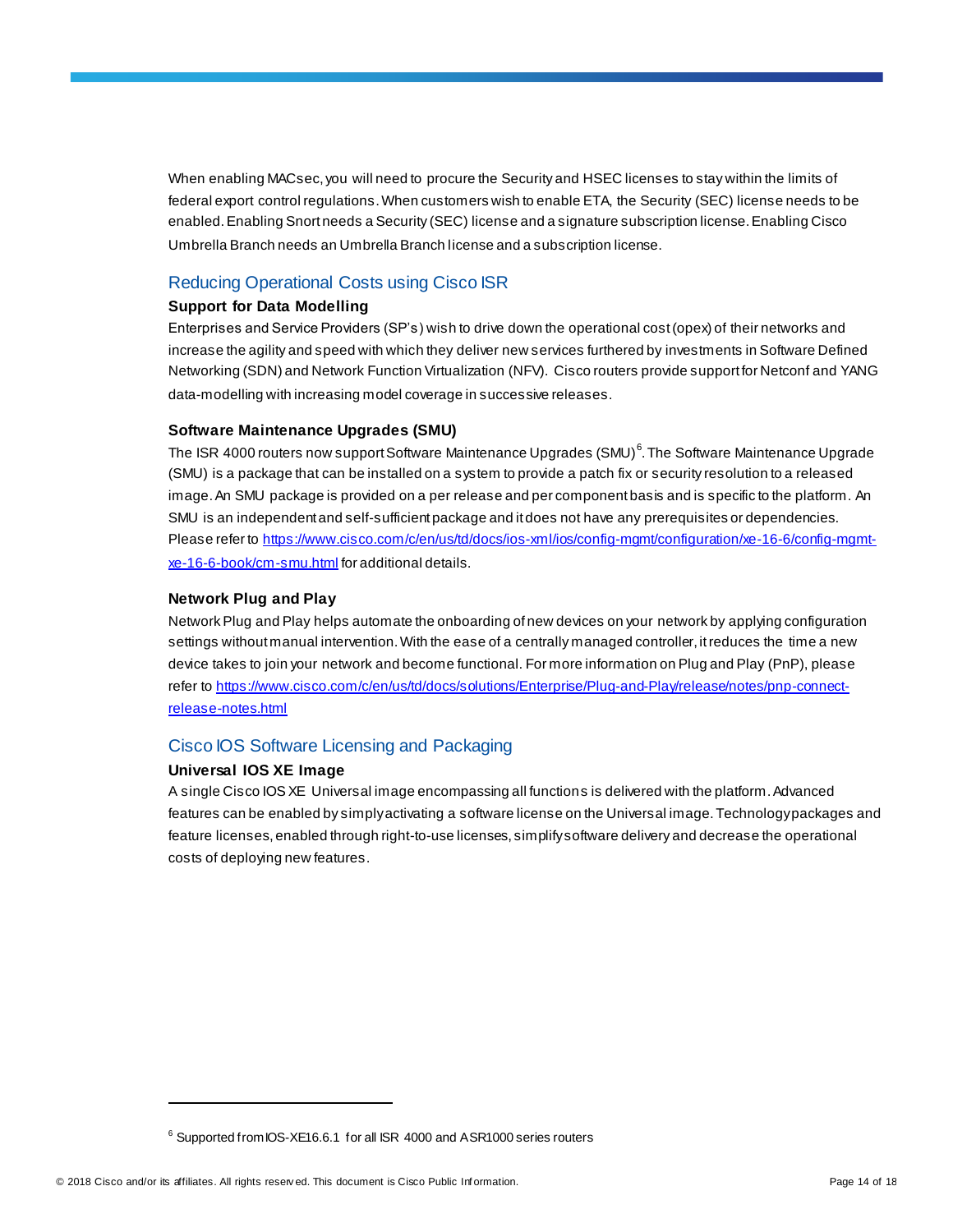Four major technology licenses are available on the Cisco 4000 Family; these licenses can be activated through the Cisco software activation process identified a[t https://www.cisco.com/go/sa](https://www.cisco.com/go/sa). The following licenses are available:

- IP Base: This technology package is available as default.
- Application Experience (APPX): This license includes data and application performance features.
- Unified Communications (UC)<sup>7</sup>: This license includes voice features.
- Security (SEC) or Security with No Payload Encryption (SEC-NPE): This license includes features for securing network infrastructure.

The Cisco 4000 Series has a performance-on-demand license to increase the base forwarding throughput with no hardware changes. Also present is the High Security (HSEC) license, which removes the curtailment enforced by the U.S. government export restrictions on the encrypted tunnel count and encrypted throughput. The HSECK9 license is a separatelyrequired license for a feature to have full crypto functionality. Without the HSECK9 license, only 1000 secure tunnels and 250 $^8$ Mbps of crypto bandwidth would be available.

For additional information and details about Cisco IOS Software licensing and packaging on the Cisco 4000 Family, please visit

<https://www.cisco.com/c/en/us/td/docs/routers/access/4400/software/configuration/guide/isr4400swcfg.pdf>

Software Defined Networks maybe provisioned thro three major licenses on the Cisco 4000 Family; these licenses can be activated through the Cisco software activation process identified a[t https://www.cisco.com/go/sa](https://www.cisco.com/go/sa) using the Cisco DNA Center or through the Viptela vManage. The following licenses are available:

- **DNA Essentials** covers all types of connectivity & router life cycle management, support for Network & application visibilitycoupled with basic premise and transport security
- **DNA Advantage** provides for Advanced WAN topologies, Application aware policies supported by enhanced network security
- The **Cisco ONE Advantage** provides for Cloud connectivity with unlimited segmentation, Advanced Application optimization & Network Analytics, secured by advanced threat protection

For more information please refer to [https://www.cisco.com/c/dam/en/us/products/collateral/software/dna-software](https://www.cisco.com/c/dam/en/us/products/collateral/software/dna-software-routing-subscription.pdf)[routing-subscription.pdf](https://www.cisco.com/c/dam/en/us/products/collateral/software/dna-software-routing-subscription.pdf)

 $7$  Unified Communications is not supported by ISR4221

<sup>8</sup> The change to 250Mbps w as achieved in the IOS-XE version 16.8.1 pursuant to revised Federal regulations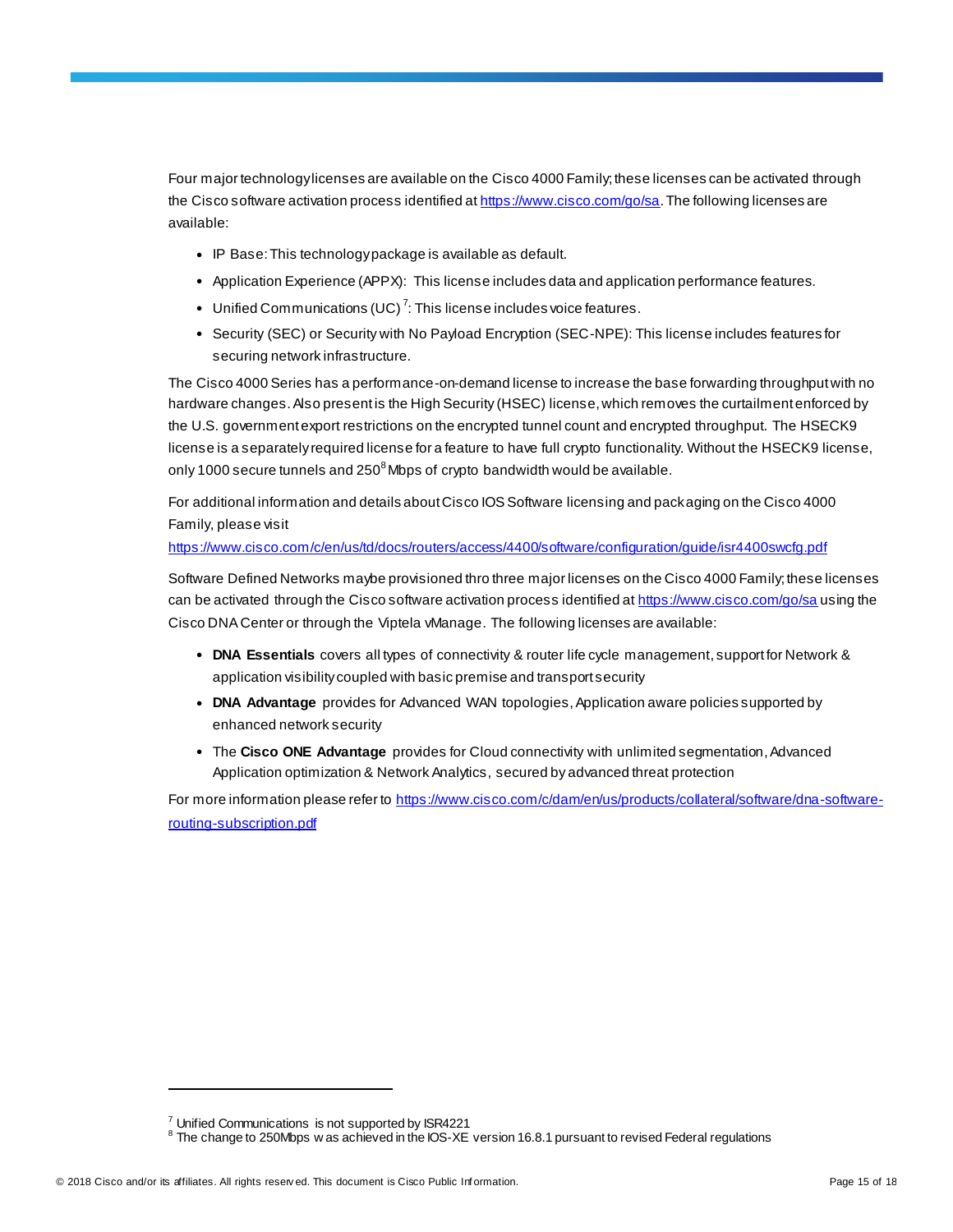## **Cisco ISR 4000 Bundles**

Cisco ISR 4000 is available is several attractive bundles. The AX bundles integrate Cisco Wide Area Application Services (WAAS), Security (SEC), and Data (DATA) licenses into a single bundle that is simple to order, configure, and deploy. For customers who are also interested in voice along with all of these features, AXV presents an attractive option. See Table 5 for details.

| Table 5. | Cisco ISR 4000 Feature Bundles |
|----------|--------------------------------|
|          |                                |

| <b>Bundles</b>                          | <b>Features</b>                                                                                                                                                                                               |
|-----------------------------------------|---------------------------------------------------------------------------------------------------------------------------------------------------------------------------------------------------------------|
| Application Experience with Voice (AXV) | $AX + Voice$                                                                                                                                                                                                  |
| Voice with Security (VSEC)              | Voice + Security                                                                                                                                                                                              |
| Application Experience (AX)             | IP Base + Security + adv anced networking protocols: L2TPv 3, BFD, MPLS, VRF, VXLAN <sup>9</sup><br>(Bandwidth <100Mbps)                                                                                      |
|                                         | Application Experience: Pf Rv 3, WAAS with AppNav, NBAR2, AVC, IP SLA<br>Hy brid Cloud Connectivity: LISP, OTV <sup>5</sup> (for Bandwidth <100Mbps), VPLS, EoMPLS<br>Intelligent Web Caching: Akamai Connect |
| Voice (V)                               | IP Base + Unified Communications: CME, SRST, CUBE                                                                                                                                                             |
| Security (SEC)                          | IP Base + Adv anced Security: Zone Based Firewall, IPSec VPN, EZVPN, DMVPN, FlexVPN                                                                                                                           |

#### Note: **ISR4221/K9 does not support UC (Voice), hence no V, VSEC, AXV bundles for ISR4221/K9**

More information on ISR AX bundles is available a[t https://www.cisco.com/go/ax](https://www.cisco.com/go/ax).

A pay-as-you-grow licensing model lets you increase the performance level for the platforms from the base level to a higher level. So you can purchase at an attractive entry-level price point and increase the performance level as your business demand grows. Table 6 describes the performance licenses.

#### **Table 6.** Cisco ISR 4000 Performance Licenses

| Platform       | <b>Performance-on-Demand License</b> | <b>Features</b>                                                      |
|----------------|--------------------------------------|----------------------------------------------------------------------|
| <b>ISR4451</b> | FL-44-PERF-K9                        | Increases the performance from base performance 1 Gbps to 2 Gbps     |
| <b>ISR4431</b> | FL-44-PERF-K9                        | Increases the performance from base performance 500 Mbps to 1 Gbps   |
| <b>ISR4351</b> | FL-4350-PERF-K9                      | Increases the performance from base performance 200 Mbps to 400 Mbps |
| <b>ISR4331</b> | FL-4330-PERF-K9                      | Increases the performance from base performance 100 Mbps to 300 Mbps |
| <b>ISR4321</b> | FL-4320-PERF-K9                      | Increases the performance from base performance 50 Mbps to 100 Mbps  |
| <b>ISR4221</b> | FL-4220-PERF-K9                      | Increases the performance from base performance 35 Mbps to 75 Mbps   |

<sup>&</sup>lt;sup>9</sup> Supported only on the ISR4451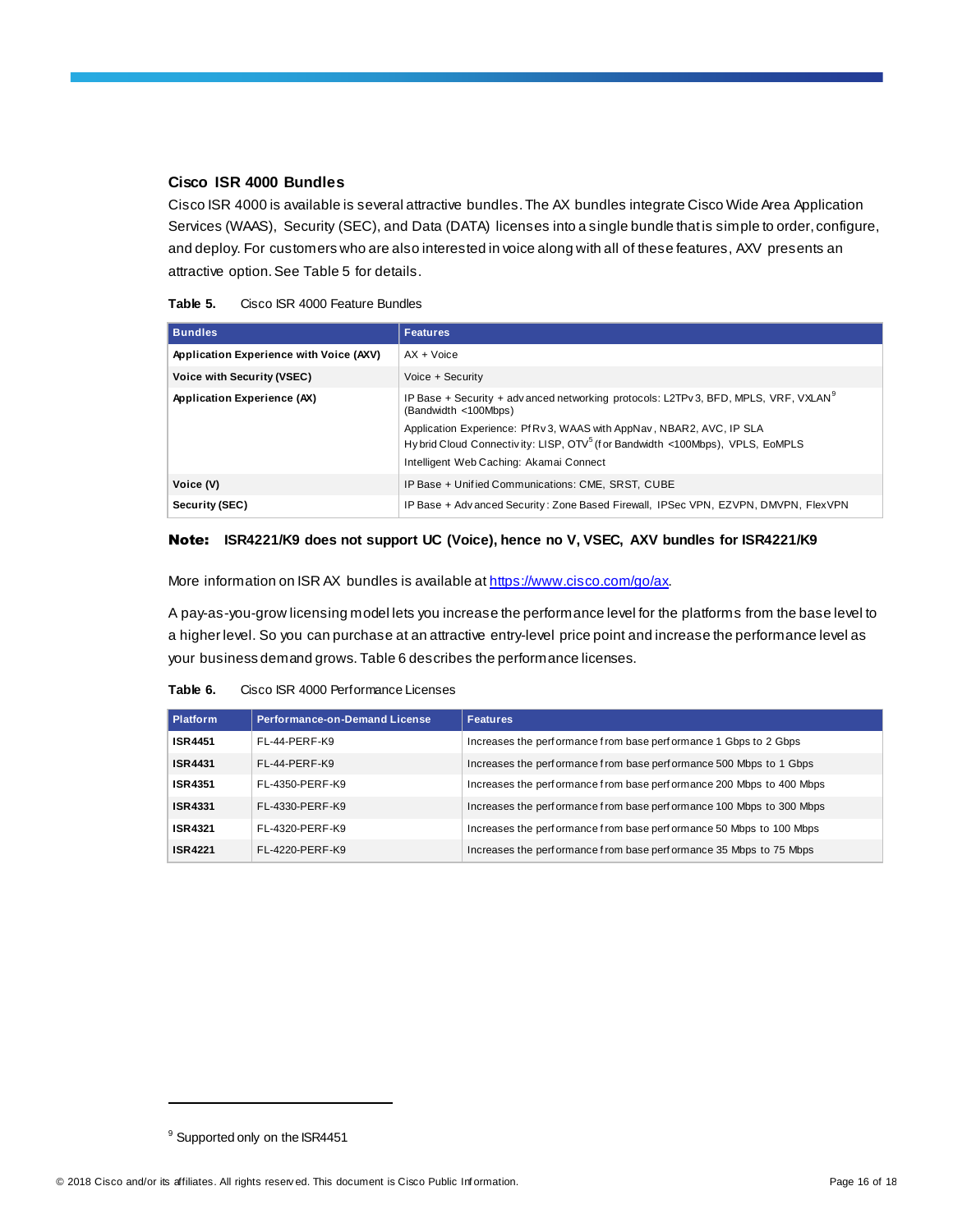## Ordering Information

The Cisco ISR 4000 Family is orderable and shipping. To place an order, refer to Table 8 below and visit the Cisco [Ordering Home Page](https://www.cisco.com/web/ordering/or13/or8/o25/ordering_solutions_category_home.html).

| Table 7. |  | Cisco ISR 4000 Series Ordering Information |  |  |
|----------|--|--------------------------------------------|--|--|
|----------|--|--------------------------------------------|--|--|

| Product Name      | <b>Product Description</b>                                                                                                                                        |
|-------------------|-------------------------------------------------------------------------------------------------------------------------------------------------------------------|
| ISR4451-X/K9      | ISR 4451 with 4 onboard GE, 3 NIM slots, 1 ISC slot, 2 SM slots, 8 GB Flash Memory default, 2 GB DRAM default (data<br>plane), 4 GB DRAM def ault (control plane) |
| <b>ISR4431/K9</b> | ISR 4431 with 4 onboard GE, 3 NIM slots, 1 ISC slot, 8GB Flash Memory default, 2 GB DRAM default (data plane), 4 GB<br>DRAM def ault (control plane)              |
| ISR4351/K9        | ISR 4351 with 3 onboard GE, 3 NIM slots, 1 ISC slot, 2 SM slots, 4 GB Flash Memory default, 4 GB DRAM default                                                     |
| ISR4331/K9        | ISR 4331 with 3 onboard GE, 2 NIM slots, 1 ISC slot, 1 SM slots, 4 GB Flash Memory default, 4 GB DRAM default                                                     |
| ISR4321/K9        | ISR 4321 with 2 onboard GE, 2 NIM slots, 1 ISC slot, 4 GB Flash Memory def ault, 4 GB DRAM def ault                                                               |
| ISR4221/K9        | ISR 4221 with 2 onboard GE, 2 NIM slots, 1 ISC slot, 8 GB Flash Memory def ault, 4 GB DRAM def ault                                                               |

For additional product numbers, including the Cisco 4000 Family bundle offerings, please contact your local Cisco account representative. To place an order, visit th[e Cisco Ordering Home Page](http://www.cisco.com/en/US/ordering/index.shtml). To download software, visit the [Cisco Software Center.](http://www.cisco.com/public/sw-center/index.shtml)

## Integrated Services Router Migration Options

The Cisco ISR 4000 Family is included in the standard Cisco Technology Migration Program (TMP). Refer to <https://www.cisco.com/go/tmp> and contact your local Cisco account representative for program details.

#### Warranty Information

The Cisco ISR 4000 Series Integrated Services Routers have a 90-day limited liability warranty.

## Cisco and Partner Services for the Branch Office

Services from Cisco and our certified partners help you transform the branch-office experience and accelerate business innovation and growth. We have the expertise to create a clear, replicable, optimized branch-office footprint across technologies. Planning and design services align technology with your business goals and can increase deployment efficiency. Technical services help you improve operational efficiency, save money, and mitigate risk. Optimization services help you continuously improve performance and succeed with new technologies. For more information, please visi[t https://www.cisco.com/go/services](https://www.cisco.com/go/services).

Cisco SMARTnet $^{\circledast}$  technical support for the Cisco ISR 4000 Family is available on a one-time or annual contract basis. Support options range from help-desk assistance to proactive, onsite consultation. All support contracts include:

- Major Cisco IOS Software updates for protocol, security, bandwidth, and feature improvements
- Full access rights to Cisco.com technical libraries for technical assistance, electronic commerce, and product information
- Access 24 hours a day to the industry's largest dedicated technical support staff